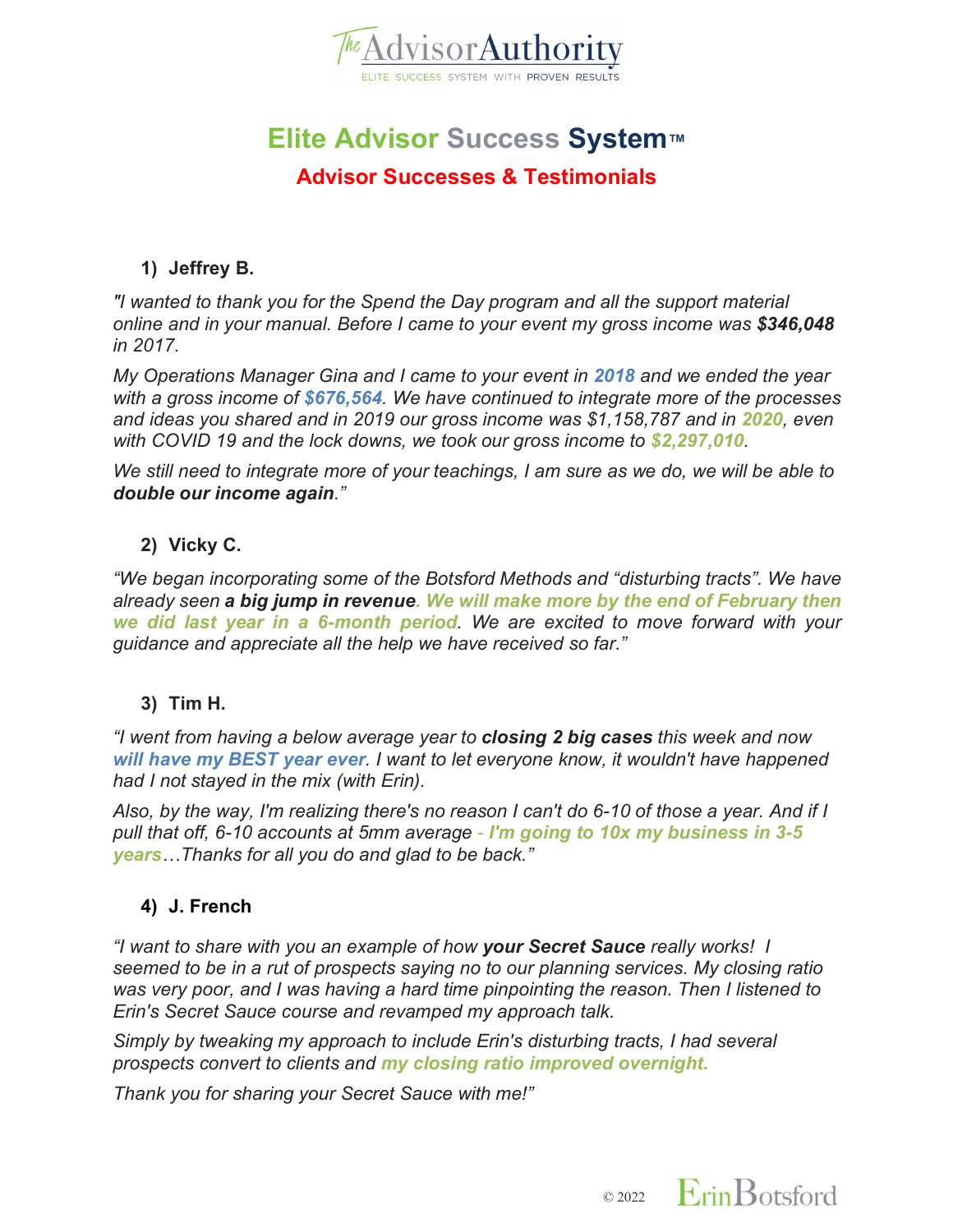

# **5) David J.**

*"I just wanted to take a moment to let you know I just completed a new coaching program and was very pleased with it.*

*Erin Botsford, whom I have known for nearly 20 years, recently sold her advisory firm and started "The Advisor Authority" coaching program. I was one of 30 or so "pilot" advisors who completed her course over the first quarter of this year and came away very impressed.*

*Several things that make Erin's program different than others are:*

- *1. It is designed to be completed in 5-6 months*
- *2. The cost is lower (due to the quicker completion time) and therefore more accessible to a broader group of advisors who might not be willing/able to spend \$10,000+ annually on a coaching program*
- *3. She does a FABULOUS job of sharing her best ideas and practices after 30+ years in the industry*
- *4. She is a woman and as such a great role model for women advisors (whereas the other coaching programs and owned and run by men)*
- *5. Her firm's templates are excellent and worth the cost of the program on their own*
- *6. Last fall I was "stuck" on how to compensate my team and she had excellent team compensation models that were invaluable to me."*

# **6) Mike V.**

*"Erin - thought you might find this feedback interesting. We are going through the Prospecting and Marketing Modules……After just this first module, I'm 1000% confident that we'll achieve our 3 and 5-year goals. Can't thank you enough and can't wait to go through all the additional training!"*

# **7) Brittany L.**

*"I've recommended that 4 individuals in my peer group "hire" your system for their business owner development.*

*So glad to get connected with you…and exceptionally thankful for your willingness to share your programs and expertise with this next generation of world-changing business-owner financial-planners!*

*Thanks, the information has been awesome!"*

 $\circ$  2022 Erin Botsford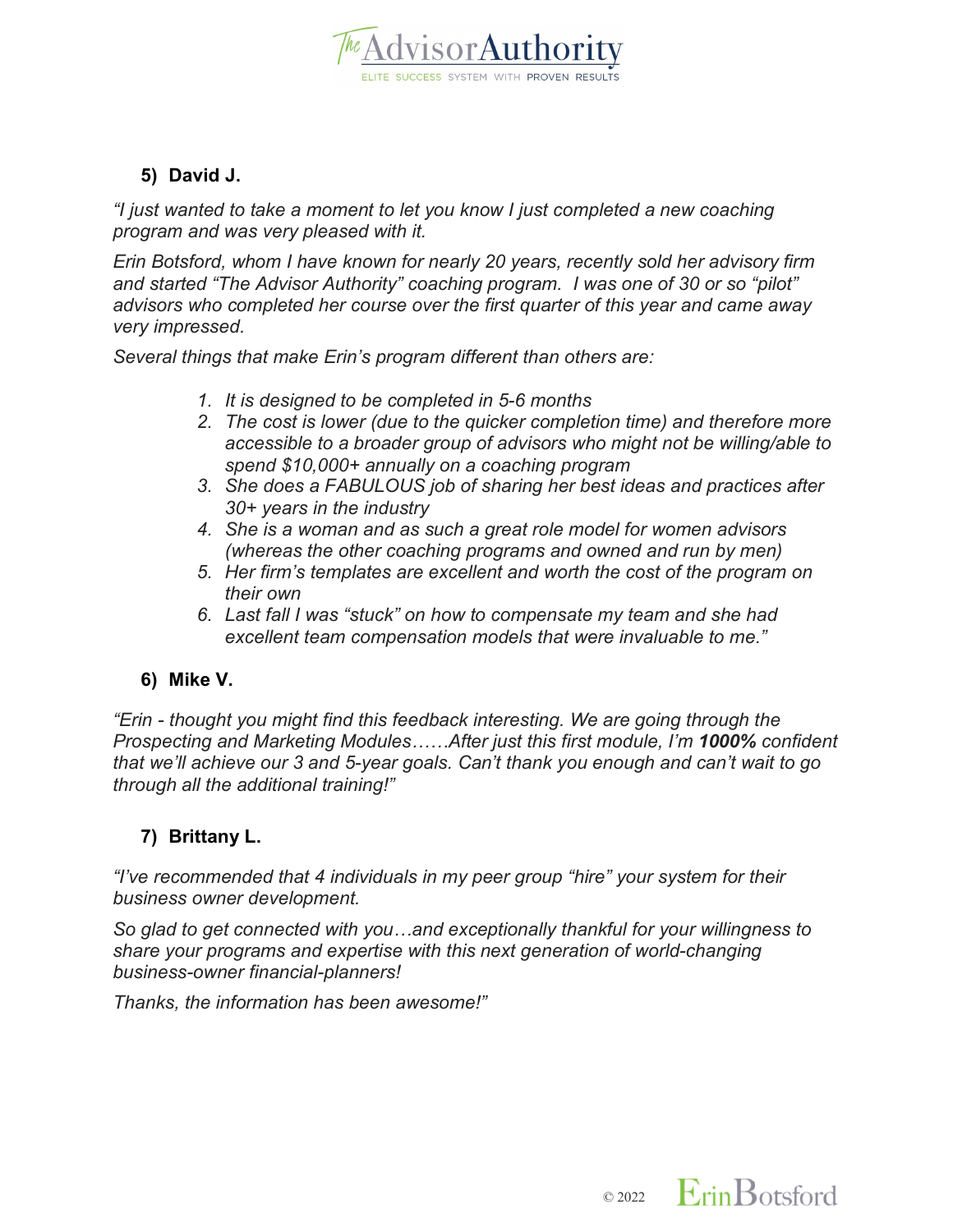

# **8) Andrea P.**

*"Erin's class has helped me to refocus and get back to basics. She gives you lessons on everything from hunting, closing the deal, hiring staff, and everything in between.* 

*She is honest with the amount of work this job takes to be successful and unapologetic for the rewards this career offers. What makes this even more unique is her ability to weave in and remind you that your business should feed your life and family not the other way around.*

*The number of downloads she gives are more than enough to make the class worth it without even counting the live time you get with Erin. I can't recommend these classes enough!"*

# **9) Erica G.**

*"Thank you for an amazing experience, I am so excited to see what the future holds after completing this program. I am a goals-driven advisor, and a firm believer that you get out of training as much as you are willing to put into it. When I signed on for the Elite Advisor training, I was looking for some take away points I could use to take my business to the next level. What I received from this training has been so much more.*

*Erin's program encouraged me to evaluate my processes and hone in on streamlining them to ensure the outcomes I desire. It helped show me, from the top down, how to hire, how to position and invest in the members of my team based on their strengths and what role is the best fit for each person within my business.*

*It also encouraged me to be intentionally thoughtful with how I spend my own time, and to not get bogged down in the "\$20/hour work" when I needed to be out prospecting and networking which is what I enjoy most of all. This training is the step by step plan I have been looking for, and I have already implemented many pieces of it over the past 30 days. I can't wait to see how impactful this will be to my business, and the fulfillment of my goals for the upcoming year. Thank you, Erin!"*

## **10)Jackie R.**

*"My investment in coaching over the years has given me incremental growth. Different aspects of the business have been the focus with each program. After a few months they go by the wayside and sit on a shelf.*

*Erin Botsford's Elite Advisor program covers every perspective of our business. From our mindset to team structure and contracts, this coaching provides the details so many other programs only allude to. Processes, systems and templates are the foundation of a business that can grow and expand. My investment in the Elite Advisor full program has been much better as it covers every component of Erin's success model. The video program access allows me to go back and review the modules as I need to focus on a* 

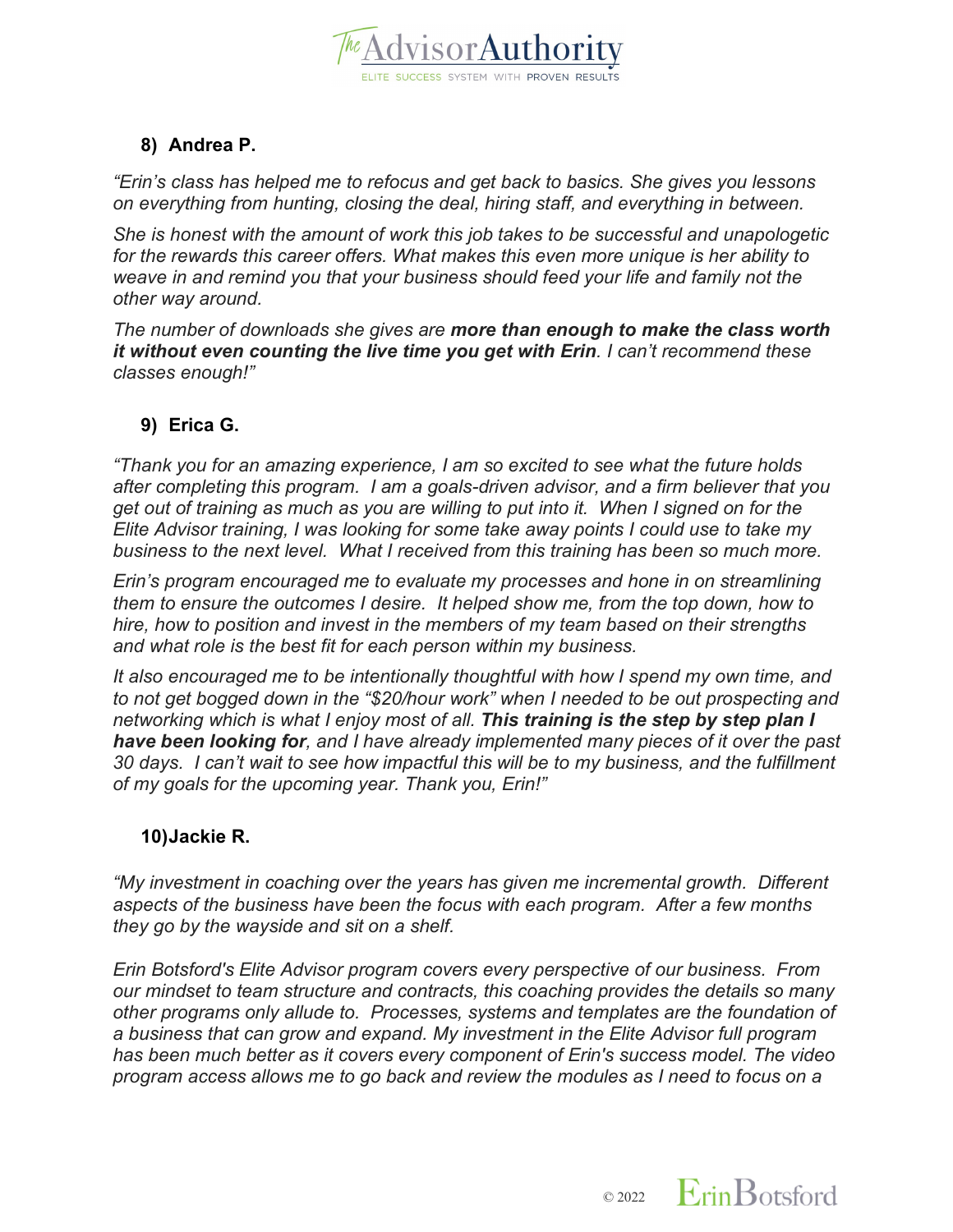

#### *particular aspect of the business. I have no reservations in recommending this program to my colleagues."*

## **11) Jason J.**

*"The Elite Advisor Success System is a great course. If you are looking to grow your practice to a business, this is the course for you. Erin and her team have given me the tools to do just that. The videos, worksheets, and other material provided in the course have been very insightful and helpful to us in our firm.*

*Erin teaches, in this course, everything from how to think about this business to how to grow your business while you are on vacation, and everything in between.*

*I have really appreciated Erin's unique way of conveying how she achieved such great success and has given us the blueprint to do the same.*

*This course is excellent. I strongly recommend investing the time and money to take this course!"*

## **12) Jamie F.**

*"I have learned from a number of financial advisors and practices over the year, and I have consistently invested in education and coaching to try to take my business to the next level.*

#### *I have never experienced a more insightful and actionable blueprint for success than the Elite Advisor Success System!*

*Erin is sharing with us the intimate details of how she created a world-class and wildly successful business. In the words she chooses, you can hear the years of experience understanding clients and overcoming objections.*

*The content is brilliant and her results speak for themselves. If you want to build a world-class financial planning business, if you want to work for a more meaningful purpose, if you want to build a team that helps you grow exponentially, if you want to increase your expertise and your revenue, and you want to shorten the time frame for you to reach your goals, then you need to sign up for the course TODAY! You will not regret it!"*

## **13) Karim H.**

"*First, let me begin by sincerely saying thank you from the bottom of my heart. The courses that you have put together are truly comprehensive and with a large amount of material suitable for any size financial services practice that is looking to truly build a "financial services business" of any size one desires. The courses truly demonstrate your knowledge, expertise, skills and competency when you practiced as a financial advisor. They demonstrate your decades on experience as a financial advisor. The material that you have put together are one of a kind and I do believe that there is no* 

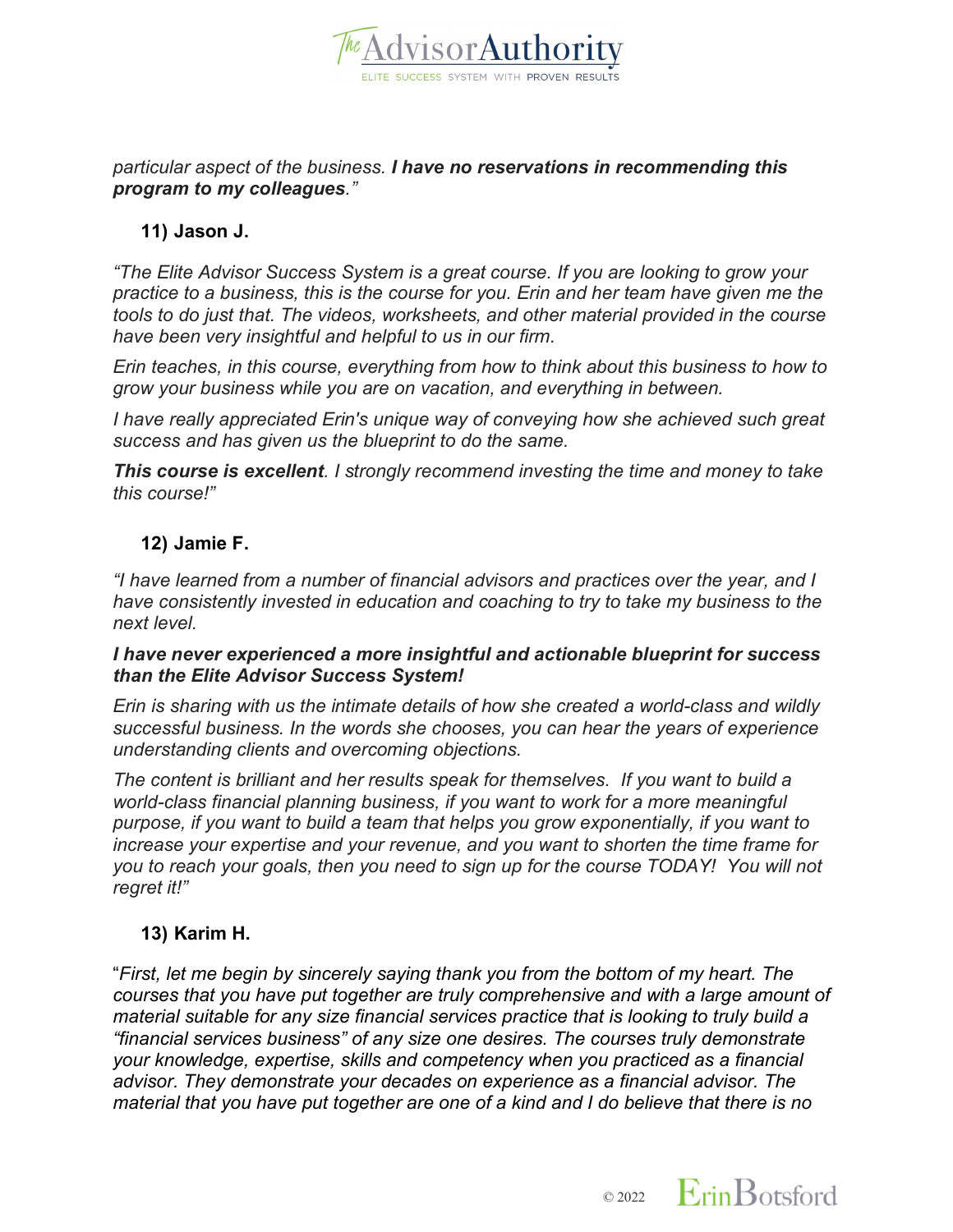

*one in the financial services industry that has put together as comprehensive content as you have.* 

*What makes your courses truly second to none, is not only the content but also the delivery of these courses. The medium in which you and Mike deliver live Zoom sessions, with group interactions and live Q&A, makes this even more unique because we get to learn from questions asked on these Zoom sessions.*

*Secondly, from a personal point of view, I have benefited hugely because as a relatively new practice, many of the components that are necessary to build a successful financial services business are not in place for me today. So, in my case, I don't have to undo a lot of things, as they don't exist and therefore, I can build the right components from ground up. To that point, the samples, the templates, the forms, the contracts, marketing materials, etc. that you have provided are second to none and truly a life saver; as I do not have to re-invent the wheel. These collateral pieces clearly demonstrate years of experience and expertise. Collectively, all of these can help anyone to transform their financial services practice into a business.*

*Finally, I am so blessed to have gone through this initial journey with you as you launched these comprehensive courses from start to finish. It is my humble opinion that you have left no stone unturned in terms of pouring ALL your 30 years of experience into these courses, including, some very personal experiences. All this ultimately saves advisors like me years of re-inventing the wheel and instead truly focus on building the right relationships in the business.*

*I sincerely hope that every financial practice adopts your courses as the "benefits are truly unquantifiable".*

*Erin, as you continue to promote these courses in building the next chapter in your life, as part of the journey of life, and supporting those kids in Zambia, I wish you the very best. May God give you the vision, the strength and finances to pursue your passion."*

## **14) Kerina G.**

*"I am writing to you to share information about a class that I just completed. A couple of years ago, at our Stratos meeting, some information was given out about Erin Botsford and a Spend the Day that she was offering to advisors. Thankfully I was wise enough at that time to see what kind of an opportunity was put in front of us.*

*Erica and I went to Texas for the day to listen to Erin and her team and get some insight as to how she was running her business. As a result of that class, Erica and I were really able to quickly propel our partnership and get some incredible processes together. So, thank you for getting her in front of us.*

*I am writing to you now to tell you about this because, earlier this year she presented another opportunity to us that I think you will want to share with the XYZ partners once again.*

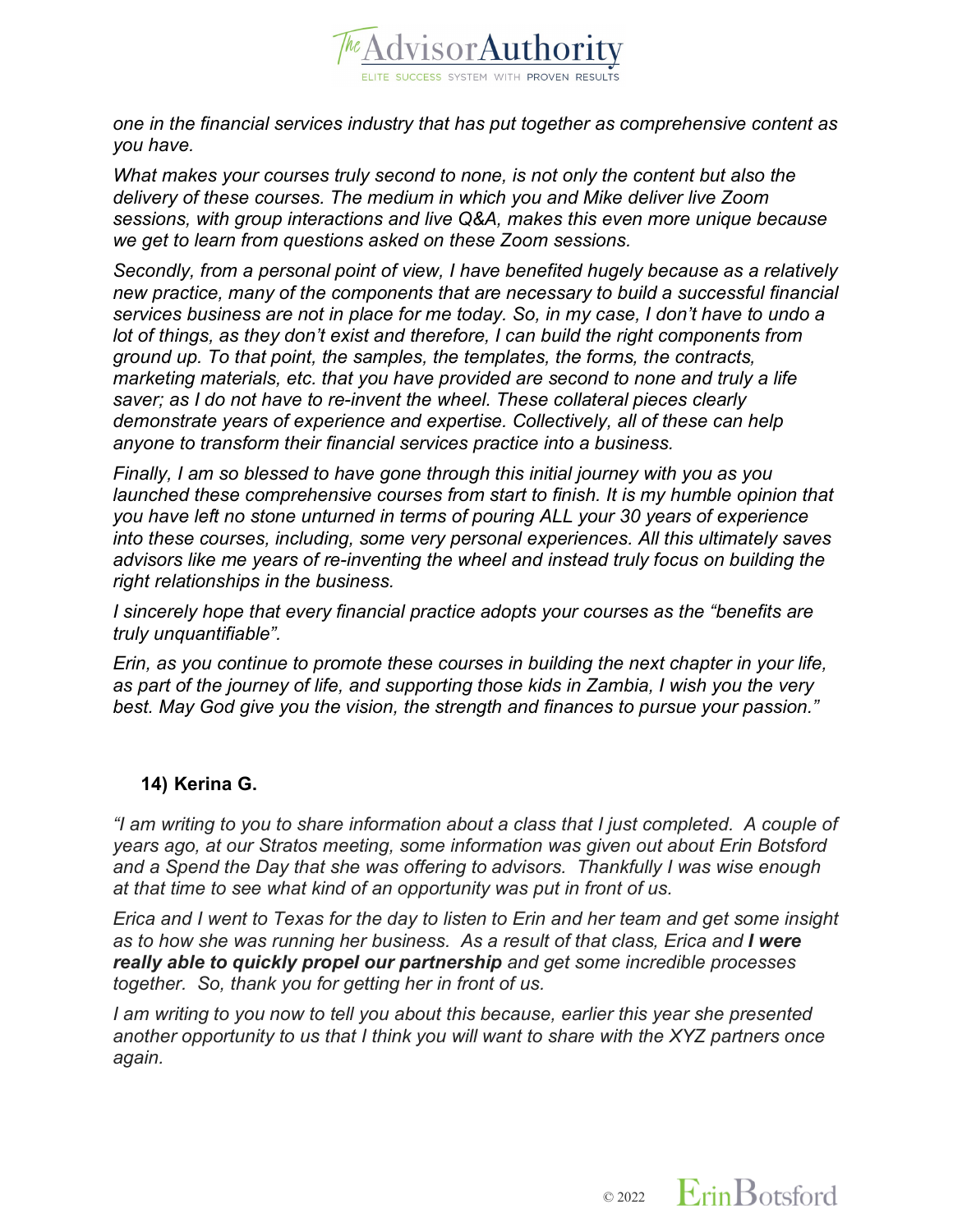

*We have grown so much and I am sure that most advisors do not know about her or this opportunity. Starting in January, Erica and I started another class that was being offered by Erin called the Elite Advisor. We started in January and finished this week.*

*I must tell you that in my 13 years as an advisor and my 22 years in the corporate world, I have never attended a better or more affective class. She is absolutely amazing. She shared so many sales ideas, organization, administrative and many more items with us. I can admit that it is a bit overwhelming trying to incorporate everything but that is also what reiterates just how amazing the course is. I believe that I can watch these videos once a month for the next 3 years and still pick up ideas from her.* 

*It is not often that I will say that it is worth every single dollar, but it is, it is worth more in fact. In addition, I think that because we all own our own business that this is probably more applicable to us then it would be if we were still in the corporate world."*

## **15) Lori R.**

*"I am blessed to have been a participant in your Elite Advisor Success System class and cannot thank you enough for offering this course. You have shared your professional successes and failures and given us a step-by-step guide on how to duplicate your success within our own firm. The kicker is, I am not even licensed to sell securities; I own a life insurance brokerage agency in the tiny state of Hawaii. Yet, the information attained from this course is immeasurable. Mahalo Nui Loa, Erin!"*

#### **16) Michael S.**

*"I LOVE the Total Advisor Authority! …truthfully the kind of content that I was hoping to learn at your spend a day in Texas a few years ago. Seriously... LOVE IT!"*

## **17) Regina H.**

*"I am so grateful that I was able to participate in Erin Botsford's Elite Advisor Course. My eyes have been opened to a whole new way of thinking and acting. Through this course, Erin helped me see what I was missing. I am now thinking completely differently and have already made changes that will transform my practice into a successful business. Erin has taught me skills that I haven't learned in the past 20 years of being in the financial industry. They are game changing skills! I can't wait to see the transformation in my company as I implement the many tools that I learned from Erin.* 

*This course has been priceless to me! Few trainings have the power to change your future. The Elite Advisor Course is the training that will rock your world and help catapult you to levels you haven't even imagined yet!* "

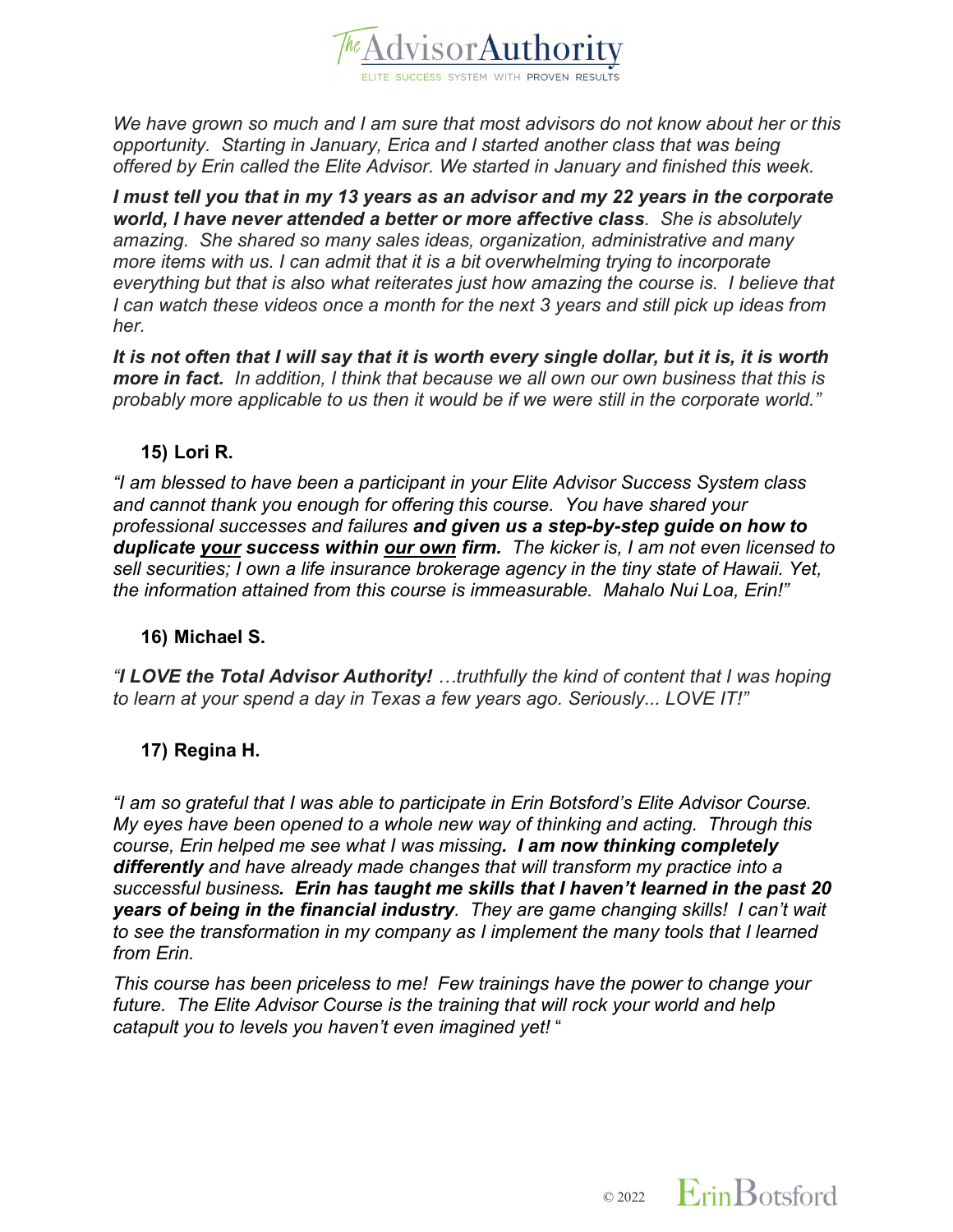

# **18) Rick G.**

*"I've spoken with the president of XYZ Securities about your amazing course and he is all on board. We're local and we're a small firm, we have about 25 -30 Advisors who absolutely need this type of training!!*

#### *Love you and your system! If I double my income in a year, I will gift a nice check to your kids in Africa!!"*

**19) Renée P.**

*"I wanted to write to you to tell you how much I am enjoying your Elite Advisor Course. I've been an Advisor for over 29 years and I find this is helping me to recharge my enthusiasm for my business. This is truly a "turnkey- how to" course to build and maintain a highly efficient practice.*

*I have used many of the "best practices" that you teach but have strayed away from some of them and they are what helped me cross over the million-dollar mark earlier in my career. It's great to revisit these best practices and ESPECIALLY because this comes from a true practitioner who built a huge business by following the formula.* 

*I truly appreciate that you get right down to business and don't waste my time with "fluff." If I had had this Blueprint earlier in my career I can't even imagine where I would be right now. Thank you for sharing your years of experience of what to do and what NOT to do to be highly successful. And, bless you for doing this out of love for the orphans that you and your husband are feeding and supporting- it makes the entire experience even richer! Thank You so Much!"*

## **20) Scott F.**

*"The training is amazing – I was sick today so I stayed away from family and church and I worked on your class from about 9am to 11pm, absolutely love it! Probably won't sleep tonight as I think about it all."*

## **21) Maria K.**

*"I wanted to thank you for an amazing course. I wish I took this course when I first started. It would have helped me to set up my business the way I wanted and have a plan for the future vs randomly trying new things and learning from my own mistakes.* 

*The flow of information from one course to another was exactly what an advisor building a business would need. I don't know of any other course that shares so much information, in such a short period of time and without unnecessary fluff.*

*In our industry most people don't share information well so this course is definitely different. Again, thank you for all the information you shared. I know it will help many advisors build the business of their dreams."*

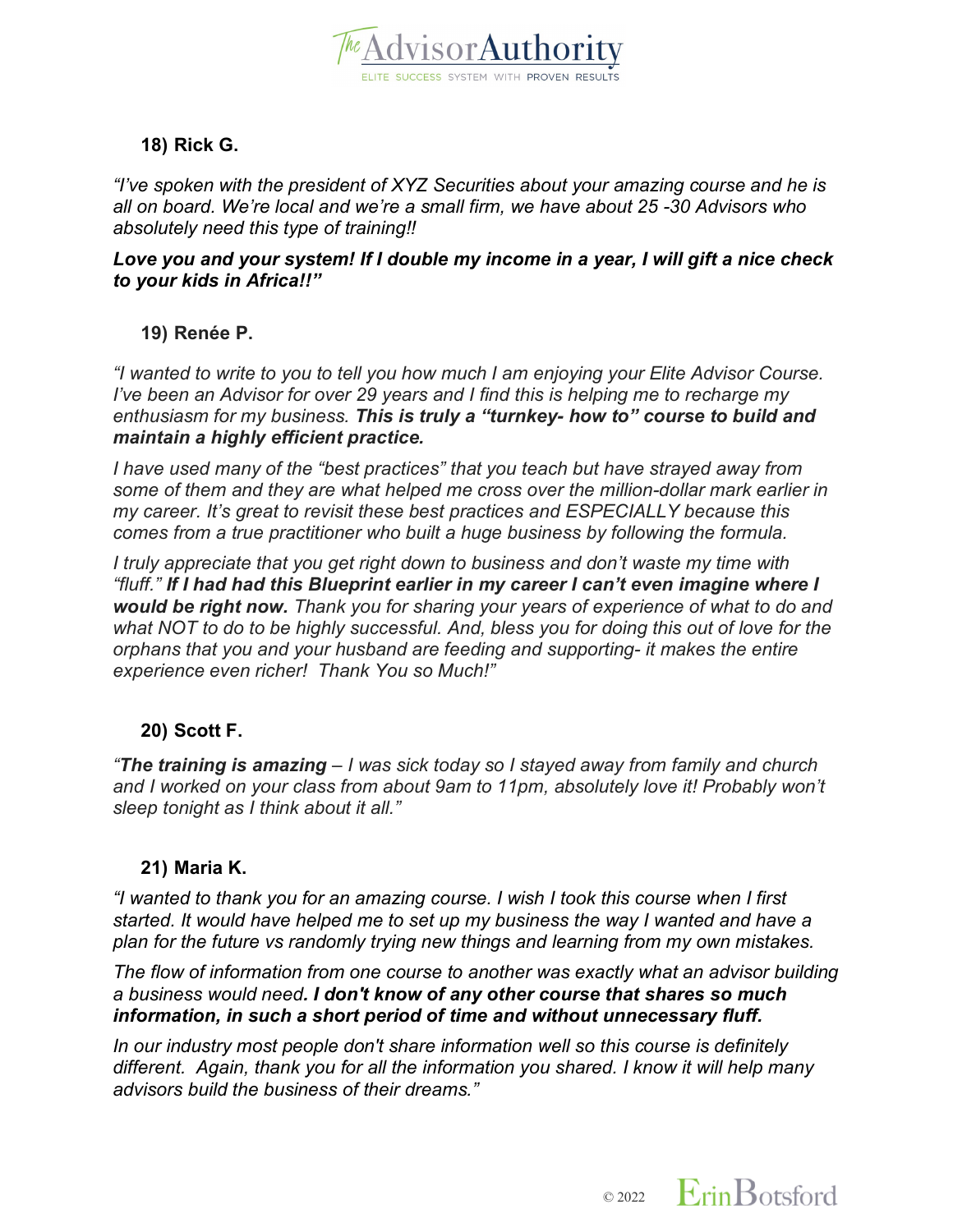

## **22) Sarah M.**

*"I'm just very grateful I was chosen as a founding member.*

*I'm very grateful to be connected to you and to be taking your course. I've known for a while it was time for me to increase to a much higher level and to grow/expand my vision and dreams. I've been working on it diligently for 2.3 years now and am so amazed at how God is visible in my journey. One think builds upon another! Thank you Erin! This was amazing and a life changer!!"*

#### **23) Lana M.**

*"The videos are perfect and there is a lot of material to go over in this module. In fact, the videos have been a fantastic learning tool since we can stop reverse go forward replay as often as we wish.*

*Absolutely one of the best - making me realize how much more we can improve our communications and train our assistant. Also gave me more insight into hiring the right match for our practice.*

*Thanks so much for your guidance and have a beautiful day."*

## **24) Brian VH.**

*"I would highly recommend this course for anybody and implementing just a few of these ideas are sure to increase revenue.*

*Small ideas that are easy to implement to big ideas that will truly make you think of how you are running your business.*

*Erin's openness about her business and career was a breath of fresh air and truly appreciative.*

*Erin absolutely takes the right approach in running a financial planning business!"*

#### **25) Bee Lee**

*"I just finished the Elite Advisor Success System course with Erin Botsford as part of the founder's group. Erin's course covers everything an advisor need to run a very successful business, from getting clear about what you want from your business, to prospecting and marketing, how to conduct client meetings, to building your team, running the business day to day, to the role and tasks of a highly effective Assistant.*

*Erin does not only discuss the importance of all these different subjects. In each module, there are detailed processes and procedures including operating manuals for one to follow.*

 $\circ$  2022 Erin Botsford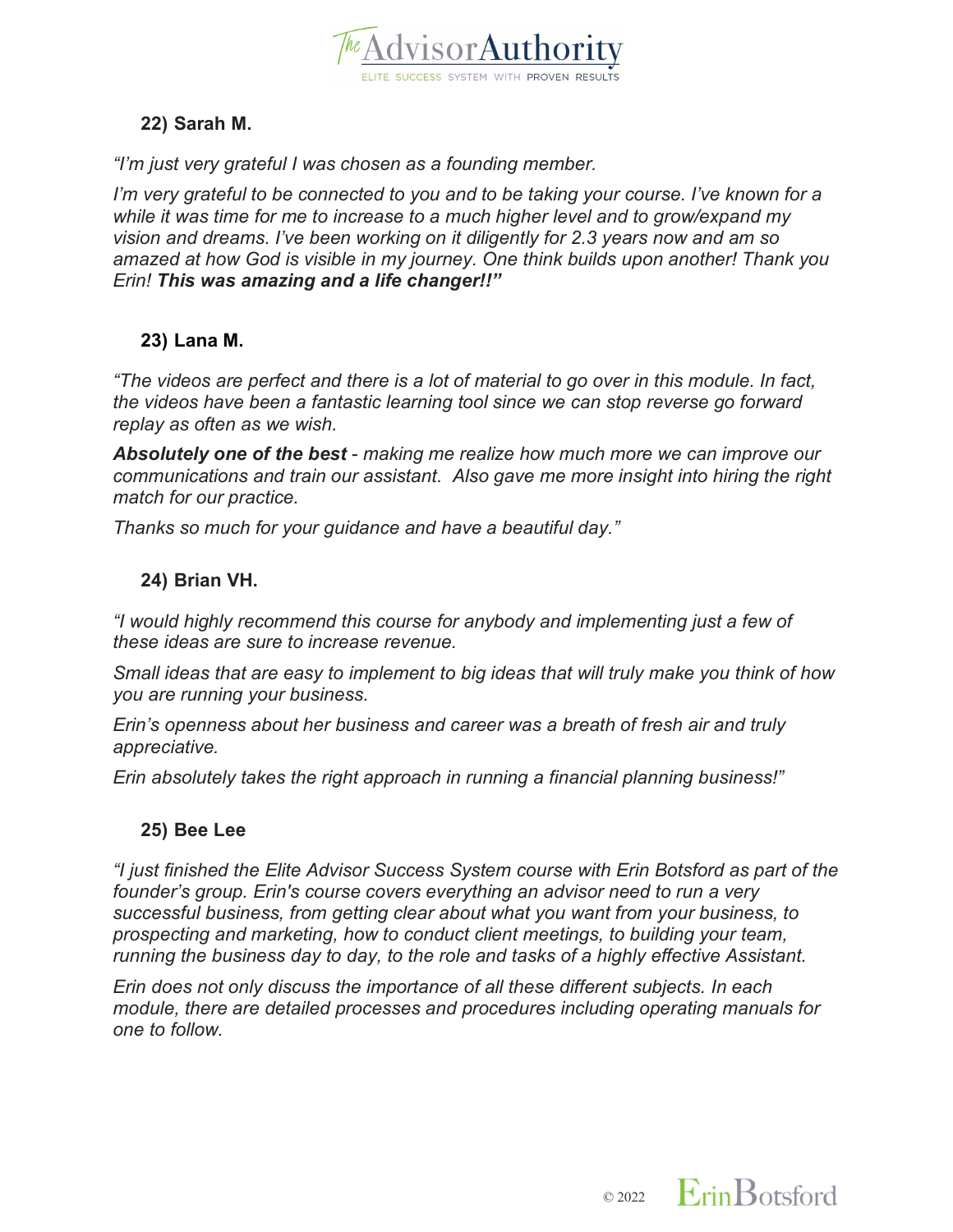

*For example, Erin provides instructions on conducting client meetings, complete with a detailed Internal and external agenda and explains the reasons to have both.*

*Erin also provides a group phone call session for each module in the course. I have found these calls extremely valuable in clarifying and cementing the course concepts.*

*This is a unique course that one can follow in a step-by-step manner to improve/build a successful business with. The processes that Erin shared with us in this course really are implementable by any advising business. I have found many of them very useful in helping me to get 'unstuck' about implementing some operating procedures for my business.*

*I think many advisors, new or established, will find this course very beneficial, especially taken with the group phone calls."*

## **26) Susan S.**

*"I finished the 'Secret Sauce' course on the plane over the weekend (the transcripts work really well for me) and it is magnificent, Erin! I have always known you were a hard worker but what an impressive amount of work you put in to not only the course but building your company to a high level!"*

## **27)Teresa R.**

*"While attending the Accelerate Conference, Erin Botsford caught my attention. She presented her Elite Advisor program and I heard MY story of trying to grow my practice.*

*It was everything I wanted my practice to be and she assured us if we "model" her, we can grow to reach our goals. I enrolled in her course in May and have learned so many things that make my practice easier.*

*I just wanted to be sure that you know Erin has the "Secret Sauce" to help advisors grow their practice. I am so glad I met her at the conference, otherwise I would not know of the Program she offers. I encourage you and others to spread the word about Erin and her remarkable program, The Elite Advisor!"*

## **28) Gretchen Z.**

*"I have found the Erin Botsford course to be most helpful. The concepts in this courseprocess, videos and material as a whole is helping to launch our practice to the next level. We are getting our fee-based planning off the ground because of the tools within this course.* 

*Thank you for referring us to this program; it has been most helpful. I wish I had this years ago. We would not be on this path of Estate planning without Erin's material. I needed it for myself and our RSA broker to add value to our clients experience but especially as we recently added another planner that needed a process for us to educate him on and develop a better understanding of the psychology of the client interaction.* 

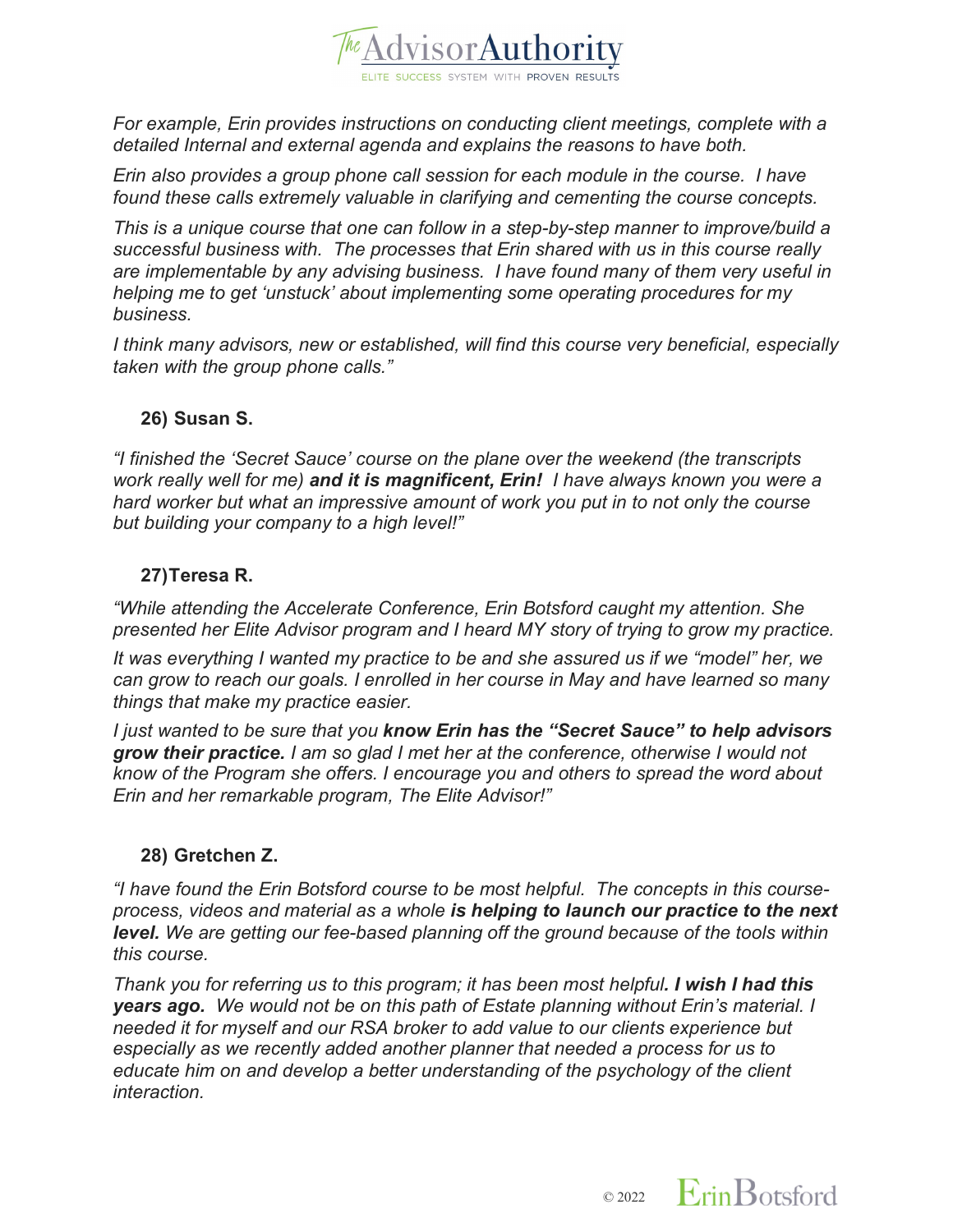

*The material gives insight into how to overcome a lot of the mistakes I have made by not communicating up front to the client what is necessary to avoid pitfalls to achieving both of our goals. Thanks for referring me to this valuable program!"*

#### **29) Steve C.**

*"Wow, I watched most of these videos at the tire place yesterday and was up late trying to finish. This is good info! I think the power of your system is the pain points (don't remember what she called them…the 22 points) that you go over in the first appoint to close them in the first meeting."*

#### **30) William C.**

*"I really enjoyed the course and all the materials. Erin's course allowed us to put more formal systems and processes. We used to charge our financial planning fee and present the plan with all the recommendations.*

*We have since changed it to have the investment planning and goals and values meeting first., then we give them the answers to all the other items we found, such as incorrect titling, no POA, etc. It makes them more likely to move the money to us to manage. I have already had three potential client meetings using this format."*

#### **31) Kathy and John S.**

*"I have been in the investment business for close to 4 decades. I have used other coaching services that were good, however, Erin Botsford's Training System is the absolute best! I wish I would have had this opportunity when I started in the business.*

*Erin provides a step-by-step program with full support from her and her team. She is happy to share her "Secret Sauce™" on how to grow a successful practice, in fact, she wants to see other advisors succeed. Erin's processes are easy to implement into your business. I can already see the difference it is making to mine."*

#### **32) Franco P.**

*"Our team recently completed Erin's coaching program. I would recommend it to any FA or team looking to grow! Also am positive that if you asked any of our team members their opinion, they would say the same. Erin's depth of experience is an invaluable resource. Her model is adaptable and duplicatable. Thank you, Franco"*

#### **33) Tatyana B.**

*"Erin is AMAZING, and the Elite Advisor Success System is an invaluable resource. The way Erin presents the information makes it easy to understand and implement."*

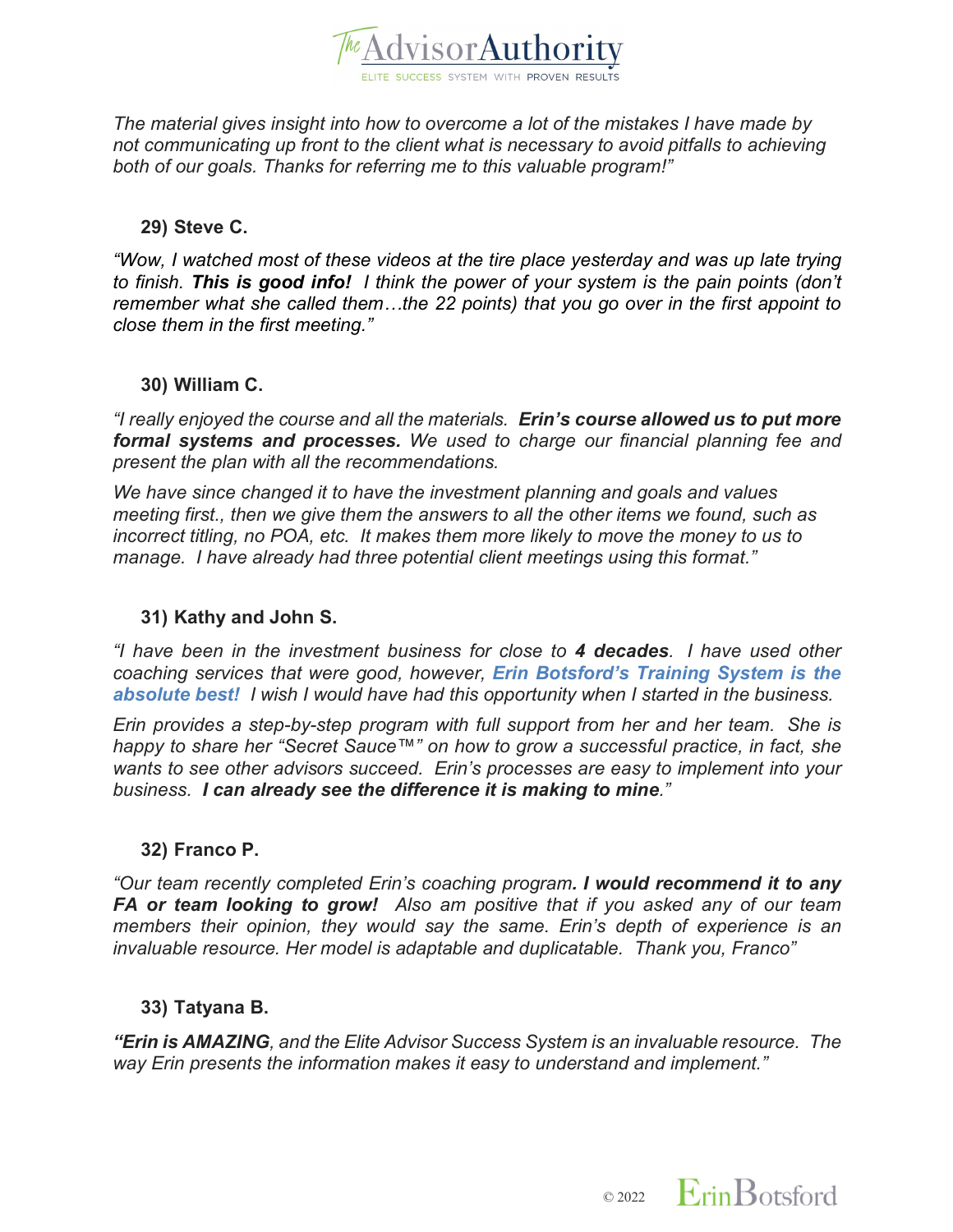

## **34) Joshua B.**

*"If you think Erin's speeches are eye opening, going through her program and confidently taking the steps to build a team around you is life-changing. I believe her consultancy program is the best money I will ever spend."*

#### **35) Lawrence D.**

*"The Secret Sauce™ and Approach Talk modules are excellent!! Erin gives some amazing insight into her process and removes so much of the mystery surrounding how the more successful firms can command a planning or retainer fee. Her process makes it clear to a prospect that they are working with a professional. Thanks!! I can't wait to get to the next module and to implement what I am learning next year."*

#### **36) Peter S.**

*"I truly find this course valuable and do believe if we follow your guide we can execute and meet our goals. My three-year goal for myself is to be a 1 mm producer. Currently close to 350k."*

## **37) Greg H.**

*"Your story is fascinating, Erin. Our backgrounds are very similar, and two things jump out at me in reading your book.*

*1. Good grief, you've paid your dues. I thought I was driven to succeed, but there's nothing to compare to what you've done to get where you're at.*

*2. You're extremely pragmatic. If it works, you do it, and if it doesn't, you don't. I have spent tens of thousands of dollars and thousands of hours of time on marketing and prospecting methods that haven't worked well or haven't worked at all.* 

*I'm looking forward to reading your material on prospecting. Thanks for all you do. I'm looking forward to the next call. Have a great day!"*

## **38) Larry D.**

*"What a comprehensive program Erin has put together!! Tentatively, I have a phone meeting coming up in the next week or so with a professional baseball player's spouse. Having completed Erin's course, I feel far more confident that I will stand out from the crowded field of advisors she has spoken with by not leading with investments or insurance. I'm going to go back and revisit the module on Disturbing Tracts. Your course is absolutely amazing! Achieving a 10X enterprise is clearly insight now. Thanks a million."*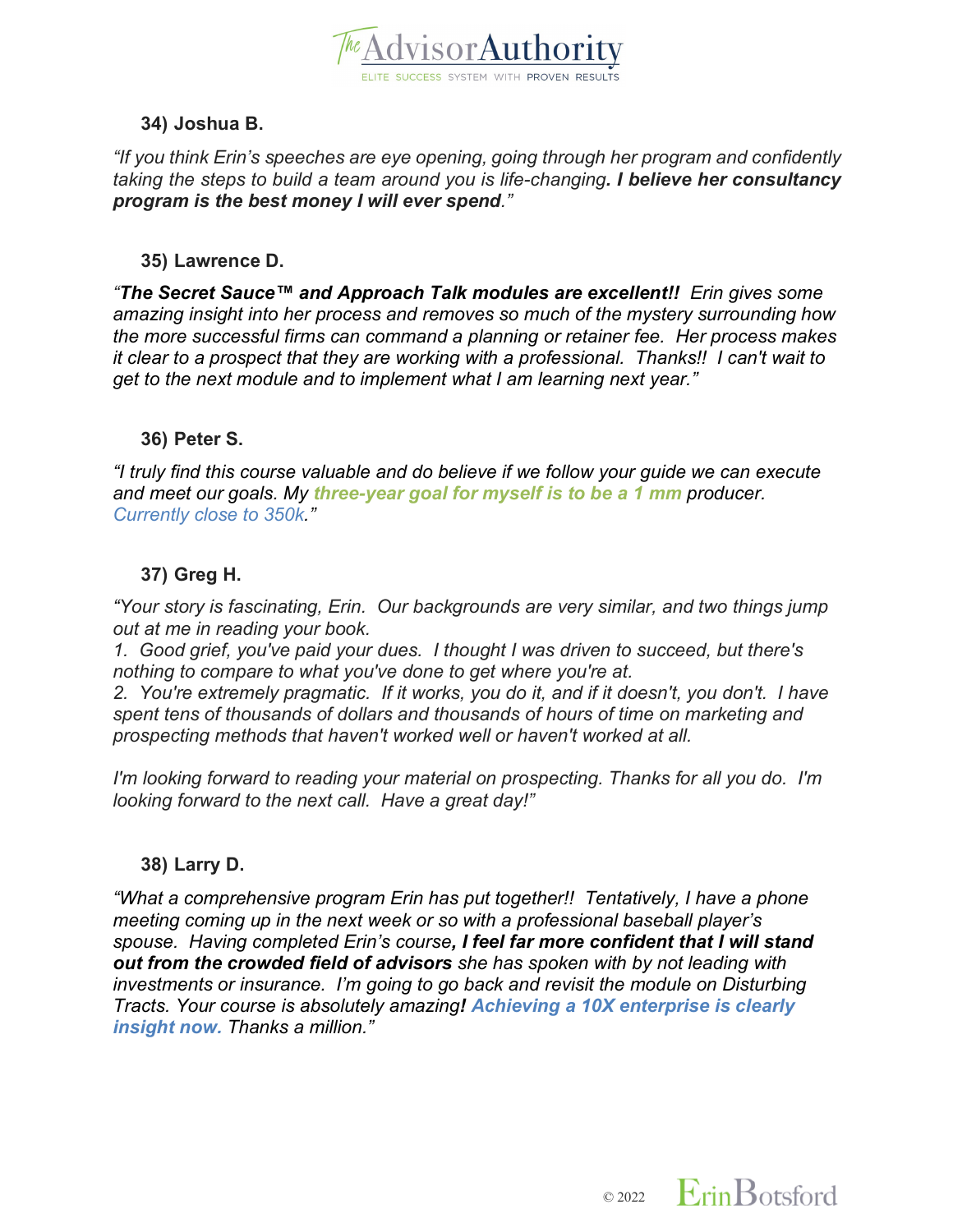

# **39) Paige P.**

*"I would highly recommend the Elite Assistant course. Erin and Jennifer Mann do an amazing job of sharing their best ideas and systems that have contributed to their success. Our team is currently in the process of adding these systems to our practice and we are confident they will help catapult our business to the next level. Erin's depth of experience is an invaluable resource and to be able to learn from her was a privilege."*

## **40) Melissa K.**

*"Your (Elite Assistant/Team Member) program was a real game changer for us."*

## **41) Jessica B.**

*"I just wanted to say hello, as I am part of Erica's back-office team and your name has become a verb in our workplace.* 

*Your thoughtful process and insight are going to help catapult Erica's business. Your training and openness, along with Erica's own drive and focus makes it a pleasure to work with her and absolute fun to be part of her growth. Additionally, helping her compliments my business too, and that helps me achieve my own goals.* 

*So, thanks, for your drive and tenacity back then so you could impart your knowledge on us today."*

## **42) Peter S.**

*"I used it (The Secret Sauce™) during a referral prospect call from my CPA, the part about starting with protecting what you have and the disturbing hot buttons worked as advertised. The prospect said I really appreciate how you look out for your clients; not one that I've spoken with has brought that up."*

## **43) Michael S.**

*"Nice job on your Fear and Worries Exercise video, Erin! The month of March has been one of the biggest months I've had so far. We are working virtual and are crushing it."*

## **44) Hardt B.**

*"I am grateful for all the time and energy the two of you poured into making Advisor Authority an incredibly robust program. I wish I had been introduced to the program about 25 years ago. Better late than never! Thank you nonetheless."*

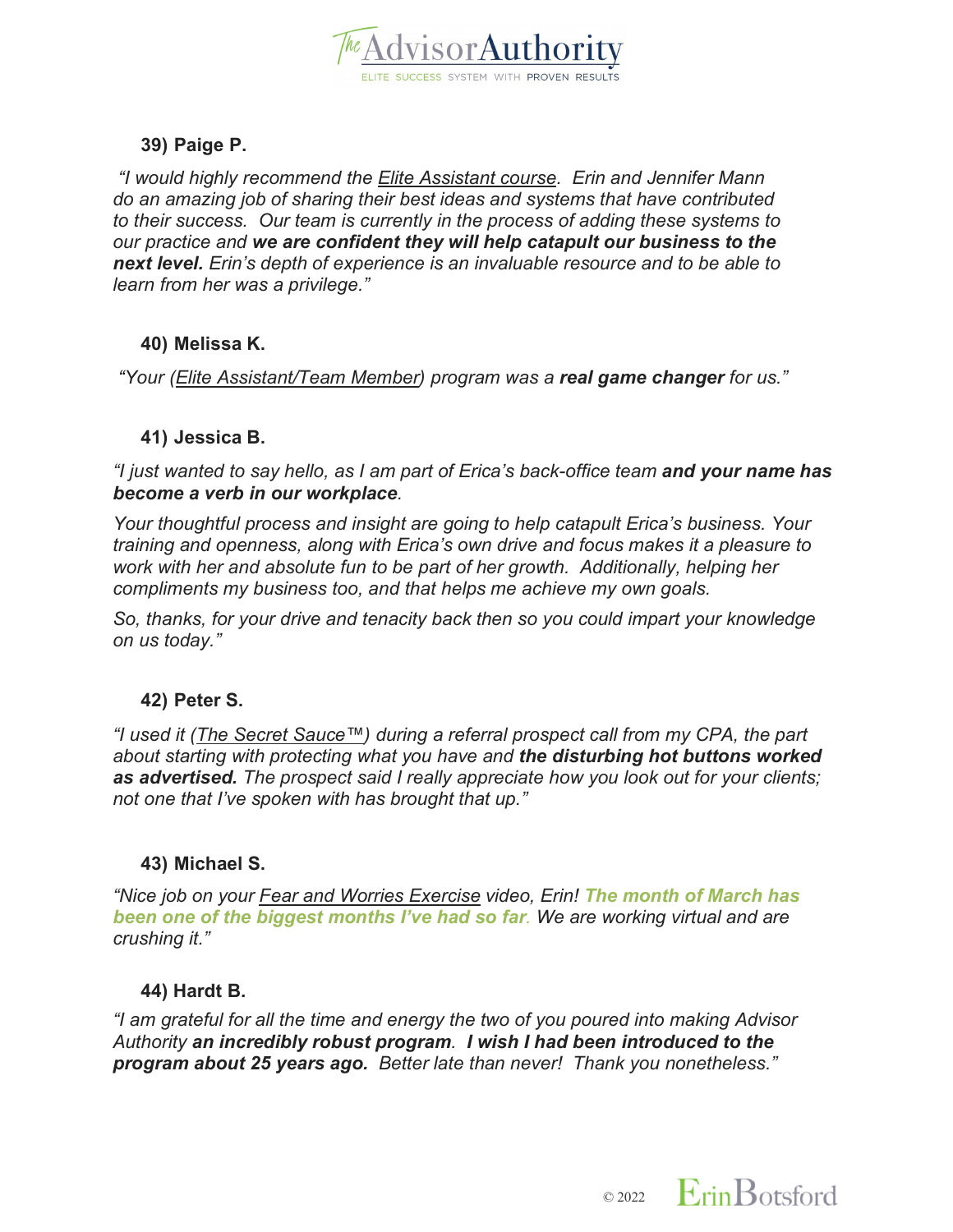

## **45) Barry J.**

*"I did want to compliment your organization for the great series. September will by my 39th anniversary in our great industry. I mention this to again acknowledge Erin's presentation as a top 3 for my time as an advisor including 23 years as a field leader."*

## **46) Michael W.**

*"Thanks for the feedback. Much appreciated! This stuff is great and is making a difference!"*

## **47) Liz W.**

*"Thank you for sharing your eulogy exercise. I had written one but had not considered writing different ones from different perspectives, such as a friend or a client…This is the best training I've signed up for, and I've gone through some of the best known!"*

#### **48) Kathleen O.**

*"THANK YOU!!!! This course is fantastic, and I am only in the second week! I am loving this content!!!!!! Erin is a blessing. Now I won't have to stumble along like I have been! I especially love the "Disturbing Tracks"…Genius, is all I can say*. *Again, I cannot thank you enough! I know now I will have the tools and knowledge to change my life and help others!"*

## **49) Brooke D.**

*"The Elite Advisor System™ is priceless. The only thing I would change, is that I had this earlier on in my career. Erin really does include everything you need to run an extremely successful business. I am so thankful…My business has been completely streamlined. I could not thank you enough for this valuable information. I will continue to tell my colleagues and fellow advisors about this course as it is money more than well spent.*

*I also really appreciate the latest checklist, I plan on booking appointments/phone calls with all my clients to review this with them. It is an excellent idea. Thanks so much*!"

## **50) Hoyt R.**

*"Your training has already helped us increase our Financial Planning Fees (I think we are charging some of the highest Financial Planning fees through XYZ) and more than paid for itself. Of all the training I have gone through in my 29-year career, yours has been the most productive in the shortest amount of time. I am really excited to build a seven-figure firm!"*

 $\circ$  2022 Erin Botsford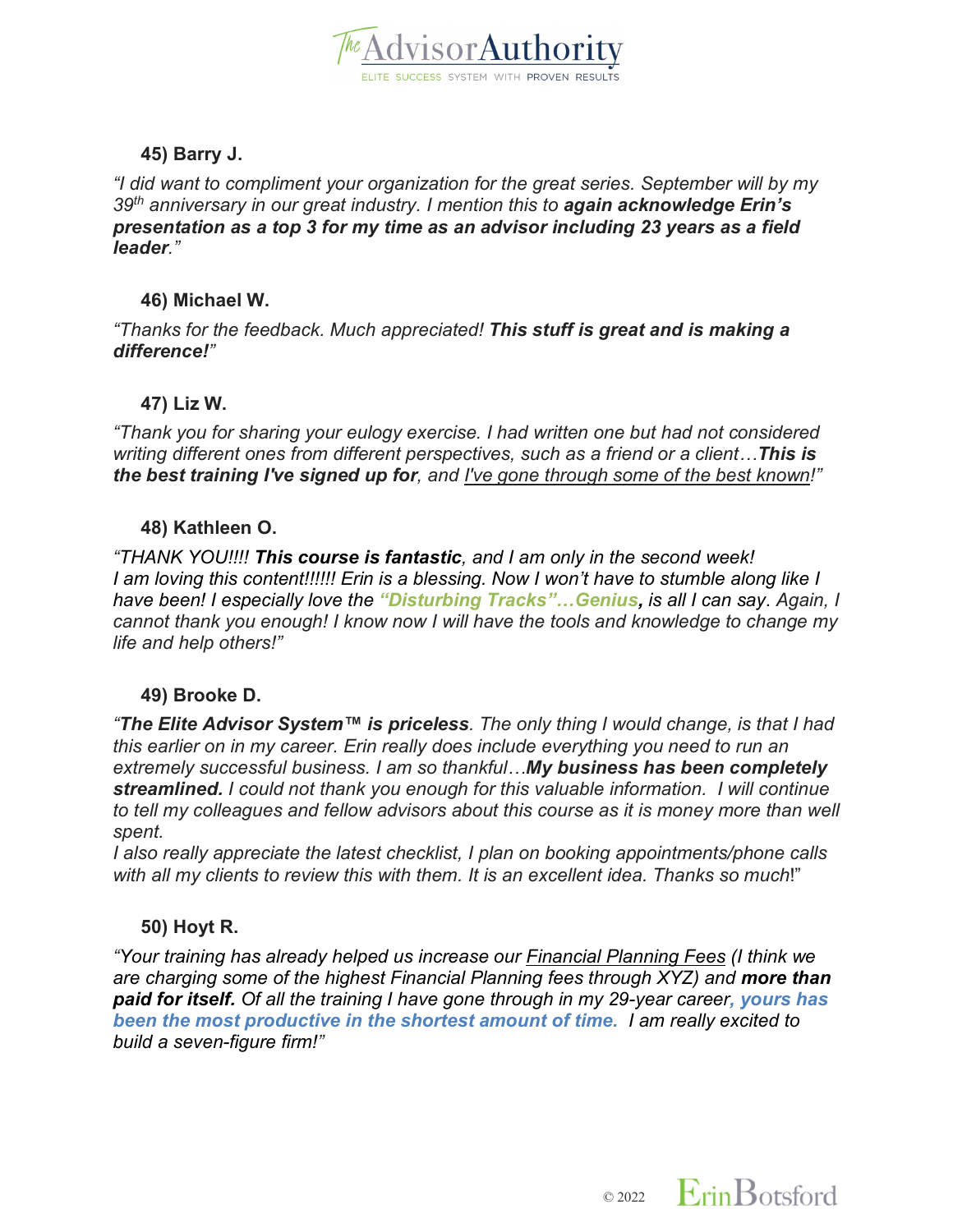

## **51) Regina H.**

*"I also would like you to know about my coach and mentor, Erin Botsford. As you know, Erin is an extremely successful Financial Advisor and business owner. Erin sold her practice a few years ago and is now coaching FA's like myself. Half of her fees go to support the Ebenezer Foundation which supports impoverished and orphaned children in Zambia. So, I know her heart is in the right place.*

*I have been an FA for 24 years. I came into the business with no family money, connections or big team to train me. I basically had to figure this business out for myself. Over the years, I have attended many different classes and trainings aimed at improving myself as an advisor. Almost all of this training was provided by people outside of our industry. Plus, not a single one of these workshops taught me how to be a business owner. Then, I met Erin Botsford. My world has changed!*

*I joined Erin's coaching course about 18 months ago. I have learned more from her in the past few months, than in my previous 20 years in the business. Erin's course has been instrumental in changing how I approach my business, my clients and my prospects. I have been able to rebuild my foundation and restructure my practice to grow my business. Erin has shared her procedures, templates and scripts with her students as well as her "secret sauce" to running a successful advisory business.*

*As a result, I have made many changes to my approach as a Financial Advisor, business owner and employer. I am amazed at all that I have learned and have been able to adapt to my own practice. Now that I have rebuilt my foundation, I look forward to the growth that I expect to have over the next several years.*

*Erin's coaching has been instrumental in helping me create my vision for the future. I am deeply grateful that I had the chance to participate in her program. I think more Financial Advisors need to learn from Erin. She can guide us to more profitability and growth than we could have dreamed of while making us better Advisors to our clients. Erin is truly spectacular.*

*Not only is Erin a successful advisor, she is also a woman. In my 20 plus years in this industry, I have never had a female advisor as a role model, mentor or coach.*

*As you know, it is a male-dominated industry. It even more rare for a woman to be a superstar and be held in as high esteem as their male counterparts. Erin has certainly worked hard to earn her spot as a leader in our industry. I think it would be an exceptional opportunity for all XYZ advisors to have access to Erin's training.*

*Most importantly, I believe the women and other diverse advisors would benefit enormously from Erin's coaching. If we see someone who is also diverse achieve what Erin has achieved, it is easier to believe that we can also have similar success."*

 $\circ$  2022 Erin Botsford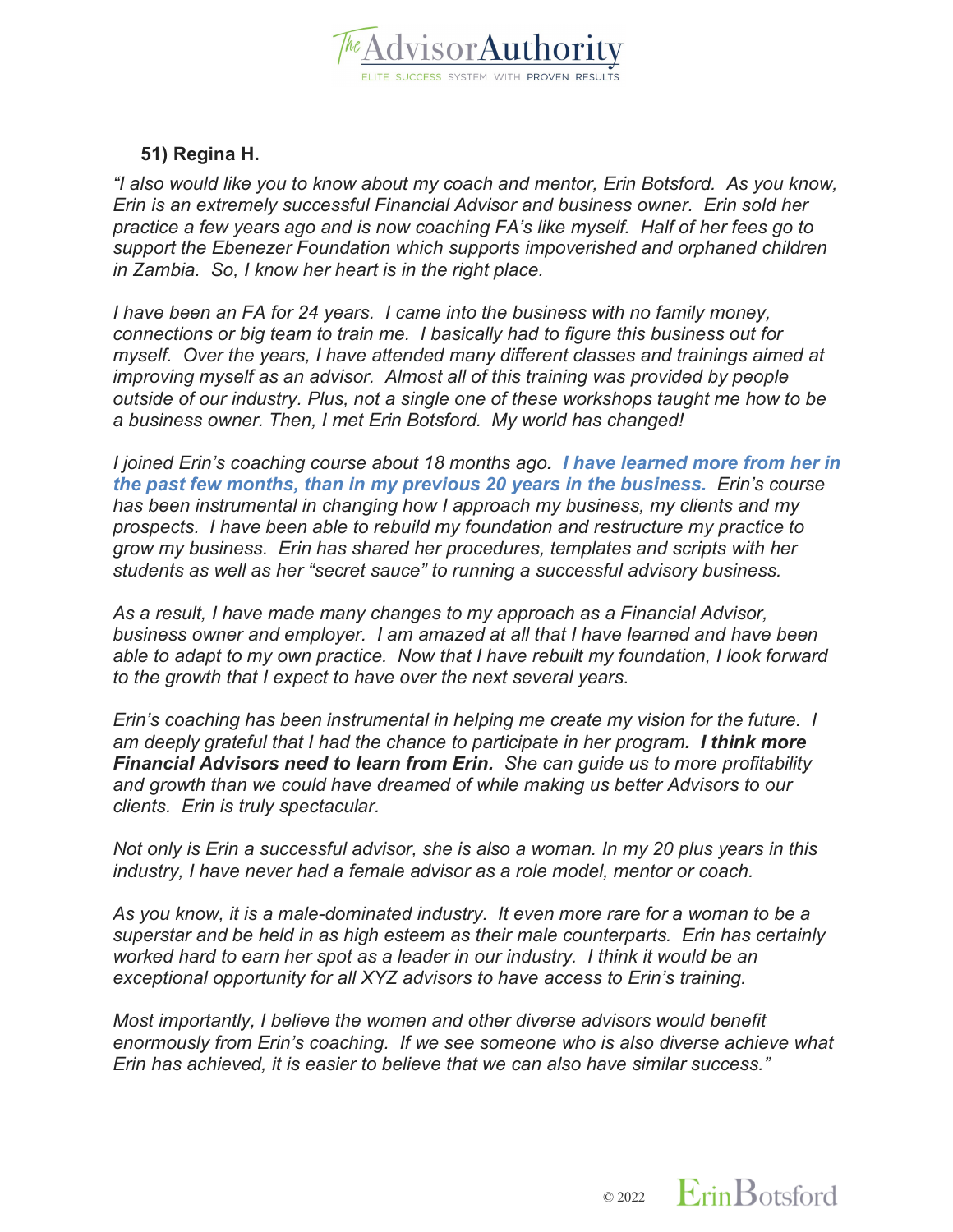

#### **52) Peter H.**

*"I've begun using the Approach talk (from the Secret Sauce™ Course) via Zoom and so far, it has led to my first closing with a prospect! I'm making some PowerPoint slides b/c it's hard to draw using a mouse! I can see how once all this is internalized how all my future prospect meetings will go."*

#### **53) Mary S.**

*"I just completed the Secret Sauce and WOW! I love how you lead with being the Financial Director and working your way through the main areas of focus. In fact, I scared an existing client so well he hung up with me yesterday and scheduled an appointment to set up his family trust. Man, how much free advice did I give away over the last 6 years and it just wasn't implemented!*

*As well, the biggest thing I gained from the course is CLARITY!!! I was charging financial planning fees a la carte (about \$500 on average). Now every new client MUST sign up for Financial Planning and my flat fee is now \$2500 to start!!!! I thought it would take me YEARS to get there but after modeling your Financial Planning Process checklists, there was no way this wasn't worth AT LEAST \$2500 AND I have had 2 prospects SAY YES last week so I know I am on the right track!!*

*Now I can SEE IT!! I was at \$313K LY, on track to be at \$415K this year, next year, goal is now \$800K -\$1M. Why?? By adding 10 new financial planning clients a month x 12 months = 120 x \$2500 = \$300,000 in ADDITIONAL REVENUE I was NOT collecting, plus, if I grew my AUM at the basic \$100K per year like I had been, easily reaching \$800K, but I want to go for \$1M!!* 

*Thank you Erin, truly!! THANK YOU!!!"*

## **54) Preal H.**

*"Thank you. I surpassed last year's GDC last month and the pipeline looks pretty good. 100% virtual and in a pandemic. I am sure being a part of your Elite Advisor program has helped tremendously. It is my intention to stick with you for the near future. I have so much more to do and learn. Thank you, Erin"*

## **55) John R.**

*"Thanks, Erin. Without question, you are the most brilliant financial advisor/teacher I have ever had the good fortune to learn from. Your massive amount of relevant experience comes through in solutions that work."*

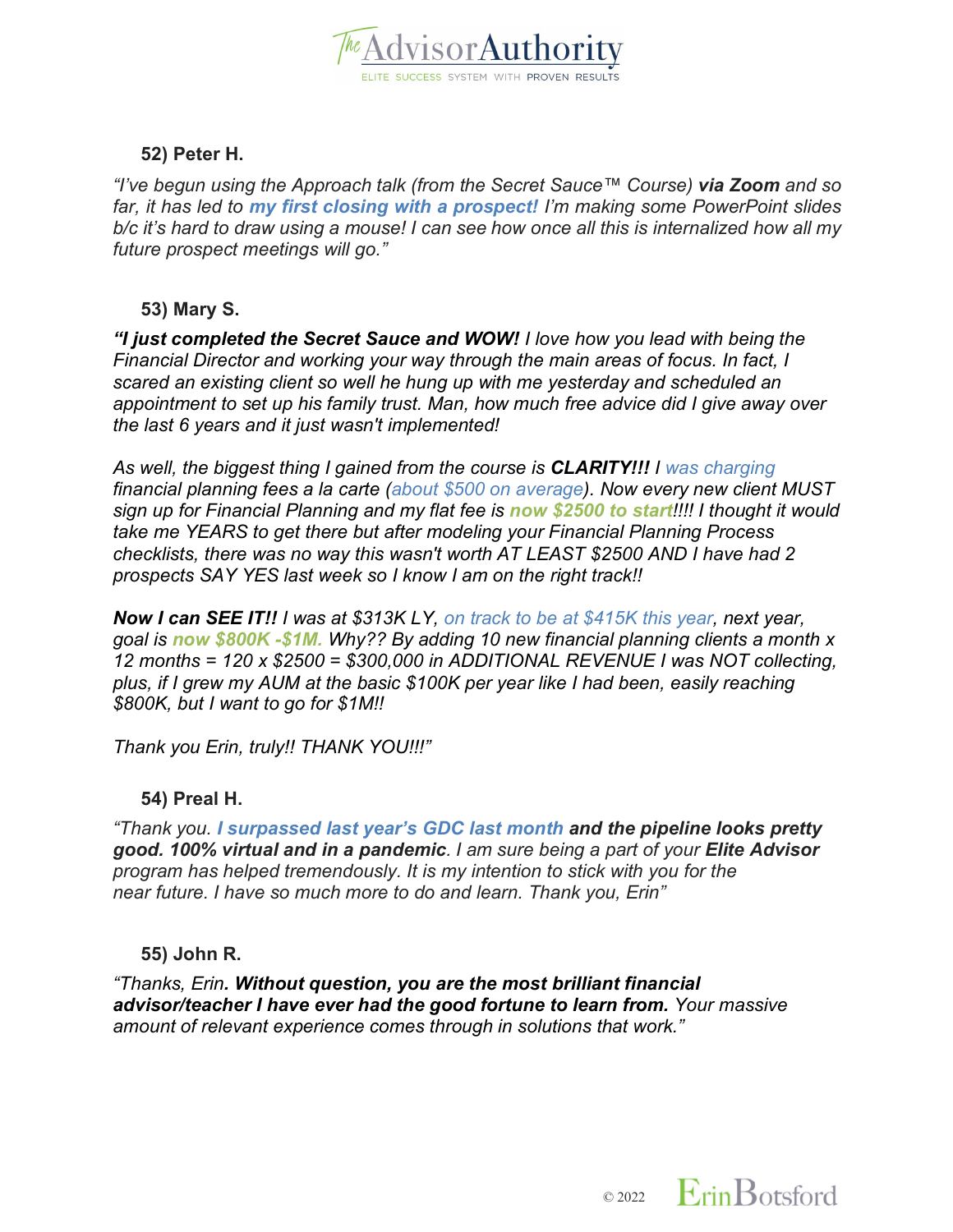

## **56) SteVan G.**

*"By the way, I've used your Thanksgiving Letter idea now for over 15 years!... A BIG HIT with clients! I forgot who I got that idea from. :) Thank you Erin*"

#### **57) Laura S.**

*"I participated in the elite advisor coaching program this year. Given my prior coaching experiences in the past, I wasn't sure how this would benefit my team, my clients, and my practice as a whole. Bottom line: Erin's program was full of practical advice, best practices, concrete recommendations, and more specific templates and takeaways than one could imagine. Definitely valuable regardless of whatever stage in your practice you may be in."*

#### **58) Jeffrey B.**

*"Before I came to your event my gross income was \$346,048 in 2017. My Operations Manager Gina and I came to your event in 2018 and we ended the year with a gross income of \$676,564. We have continued to integrate more of the processes and ideas you shared and in 2019 our gross income was \$1,158,787 and in 2020, even with COVID 19 and the lock downs, we took our gross income to \$2,297,010."*

#### **59) Heidi G.**

*"I just had to share a success story because of The Elite Advisor coaching. I have a client where I've struggled to gather the rest of their assets and complete the financial planning process. Long story but he mentioned changing insurance agents and the agent was recommending \$1 million in umbrella coverage.* 

*You and your coaching teed this up perfectly for me and I used your script and recommendations. The punchline is he was so impressed with my knowledge, we have scheduled a Zoom meeting to complete the financial plan and they are moving the remaining assets to me. It was like shooting fish in a barrel.......*

*Thank you, thank you, thank you for the incredible coaching!!!"*

#### **60) Junko H.**

*"I memorized your Approach Talk this week and opened a case this morning. It worked! I charged \$3,500 for their plan. They have around \$1.7MM investable assets.* 

*Originally the wife said that she is so happy at UBS since the guy at UBS is so good with her mom. He is like an angel and has wings behind his shoulder and she said that she has no plan to change the investment arrangement.* 

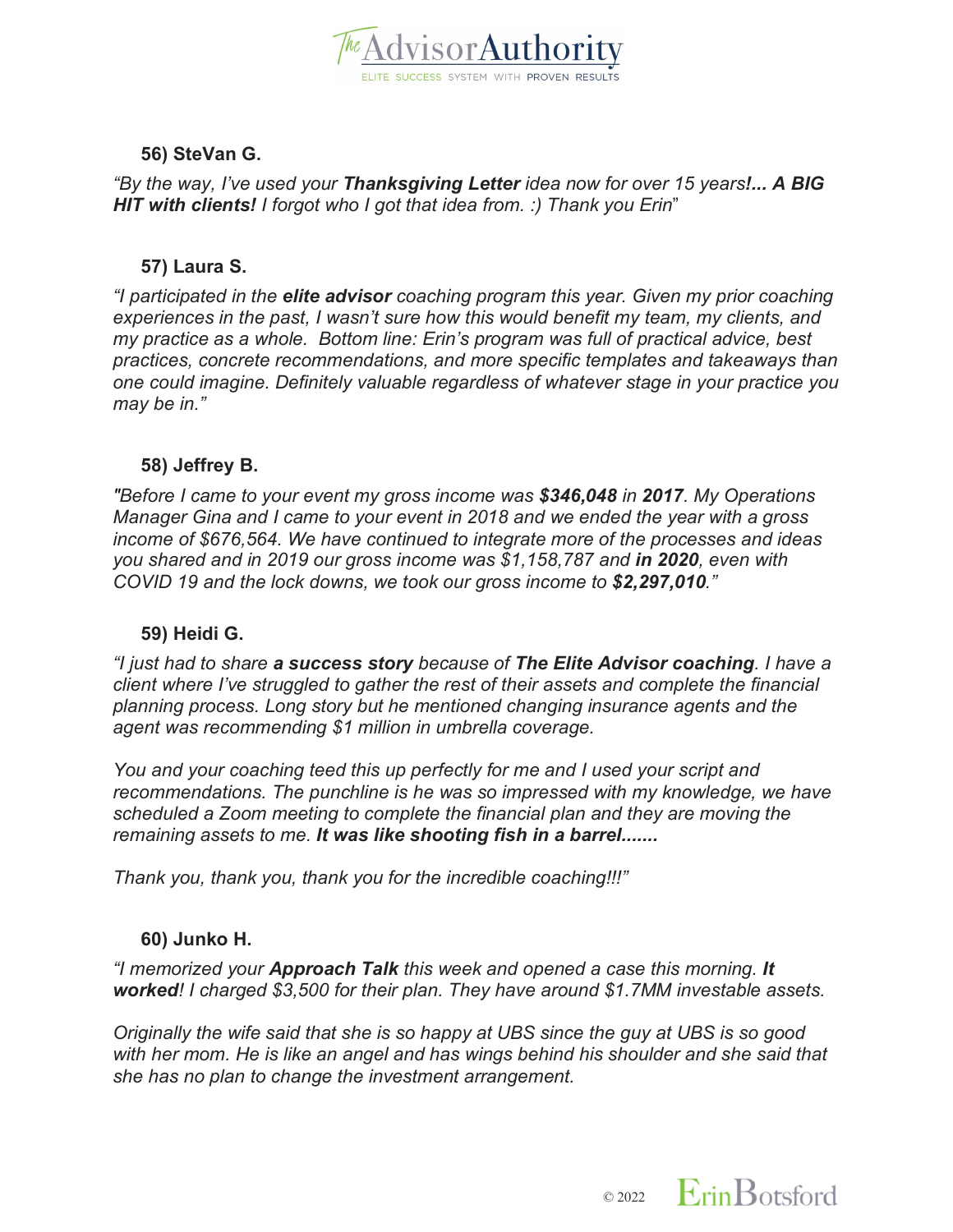

*Then I started to "disturb" (from the Secret Sauce course) and at the end, she said that she wants to go through our planning process! Thank you so much. It Works!"*

#### **61) Michael R.**

*"Catching up on the Nov 12 (Monthly Q&A) call that I had missed. I find great value in all of the content of the calls, but the last 10 minutes of this call was AWESOME. The question was "how do I overcome the struggle"? Erin spoke to meeting Amy, learning the disturbing tracts and the reason advisors may struggle...rejection fear. Erin, I thought you tied the prospecting + disturbing tracts together in a wonderful way. It was like a 1-2 punch. Get out there and disturb...Get out there and disturb...repeat.*

*And the analogy of a performance was perfect. Once you are in the front stage you better know your lines developed via backstage (mastery of craft). Thanks, Erin, for putting these (mastery) calls on. They DO make a big difference and ADD value."*

## **62) Vicky & Wayne C.**

*"My husband and I are financial advisors. We have been searching for several years for a consultant that would teach us the skill sets necessary for us to grow to be a more complete, comprehensive service for our clients and community. Time and again, we found ourselves leaving training sessions with various professed experts feeling as though we lacked the true direction and instruction necessary to reach our goals.* 

*That has changed. Once we joined Advisor Authority with Erin Botsford, we quickly realized we had found that very direction and instruction we'd been searching for. The modules and their plethora of content are easy to navigate and understand while still specific and in-depth.* 

*I feel confident in the ability to use the resources given by Advisor Authority to answer any question that might come up, as the training given is incredibly accessible. Thanks to Erin at Advisor Authority, my husband and I now have a path to success—without needing to work longer or harder to optimize earnings—laid out for the future of our company."*

#### **63) Jason J.**

*"I am up over 60% in revenue for Q1 2019 as compared to Q1 2018 in my business. The ideas and strategies that you have provided through your course have been a major part of helping grow my business!"*

#### **64) Preal H.**

*"Erin, your Thanksgiving Letter is awesome. One client told me she cried. I also sent top clients flowers and have received 8 referrals and brought on 6 clients from it since Thanksgiving! So grateful for you!"*

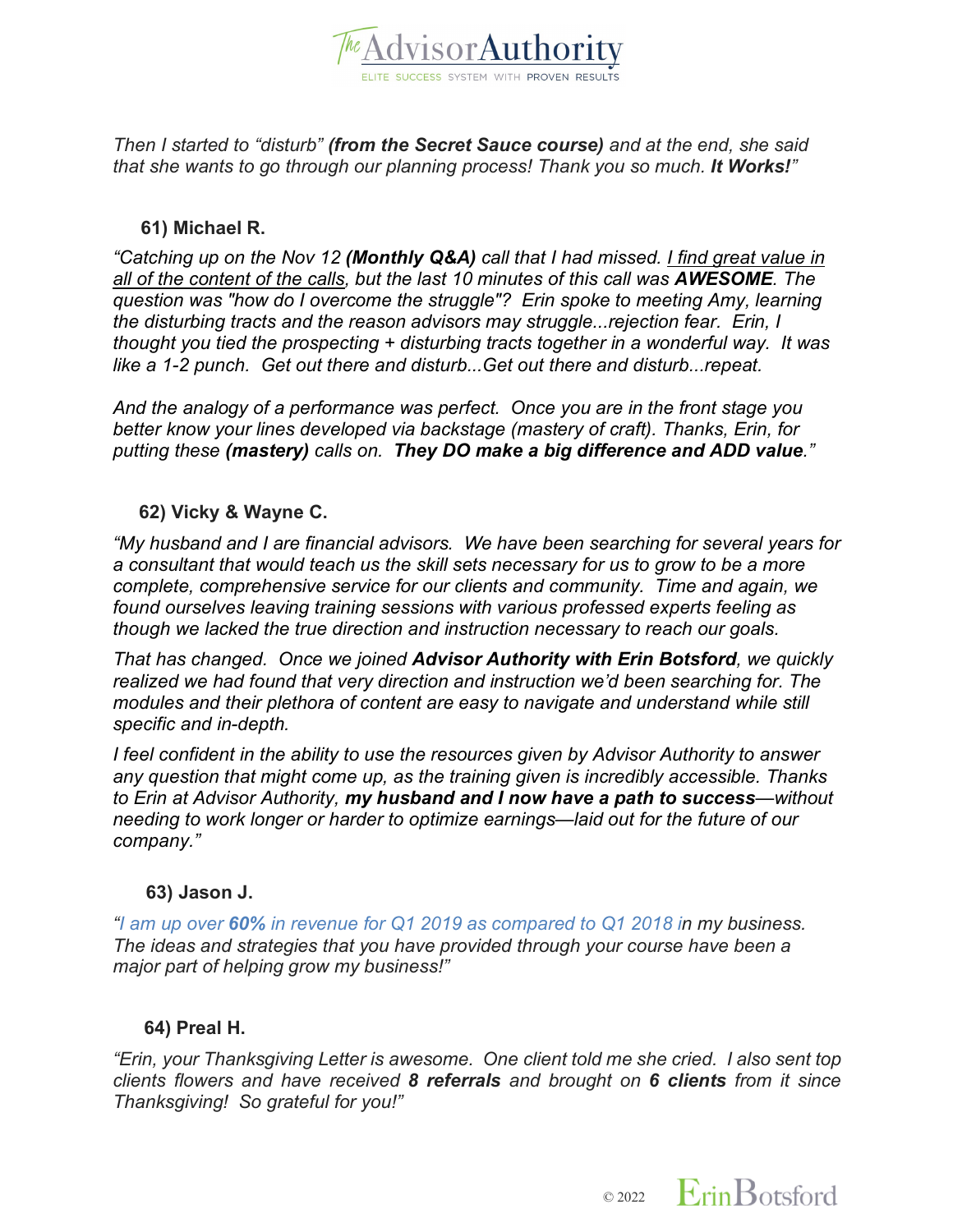

## **65) Carolyn H.**

*"I am currently enrolled in the Elite Advisor coaching program by Erin Botsford. This course provides step by step guidance in how to refine and elevate your practice. It shows how to differentiate yourself from other advisors and provide expertise in a holistic environment that goes well beyond investment management.*

*I recently had an opportunity to meet with a high-net-worth individual who sold his business. Erin's course gave me the tools – and the confidence – to prove to this individual that I was best suited to help him navigate the next phase of his financial life. In our initial phone conversations, he told me he was probably going to spread the money among four advisors.* 

*At our second face to face meeting, he gave me a check for \$15 million, which was half of the proceeds from the sale of the business. He will receive another \$30 million in 3 -5 years and you can bet we will try to get all of that!*

*I highly recommend it for all advisors. There is no need for advisors to struggle and recreate the wheel when Erin has already done it and is willing to spoon feed it to us. I have been an advisor for 25 years, but this course has truly changed how I approach prospective clients and given me the confidence to know that I can compete and excel in the HNW world."*

#### **66) S. Gates**

*"Botsford Elite Advisor training was the BEST Investment for my practice from an Advisor Peer All-Star with results that speak for themselves. Erin is real, authentic, honest, intelligent, and a straight shooter that opens up how she did it; now, she's sold her practice and wants to give back. The question, is are you willing to do what she's done?* 

*With the plethora of videos, Templates, Letters, Scripts and all the "How-To's" and ongoing Coaching, that all becomes DOOABLE for you. My practice revenue at the time of consulting with Botsford Elite Advisor Training was \$450,000 in 2015. As of 2020, my practice revenue is \$1.472,850. Thank you Erin. A dynamic practice growth platform with perpetual breakthroughs' that worked! :) It can work for you, IF you work "Botsford Elite Advisor Training."*

## **67) Arlene A.**

*"I just completed the BEST coaching program I have ever taken for my professional career, The Elite Advisor Program by Erin Botsford. I have worked with several coaches & program during the past 10 years and this has been the BEST & most comprehensive & personalized program ever. This definitely tops my HIGHLY RECOMMEND list!"*

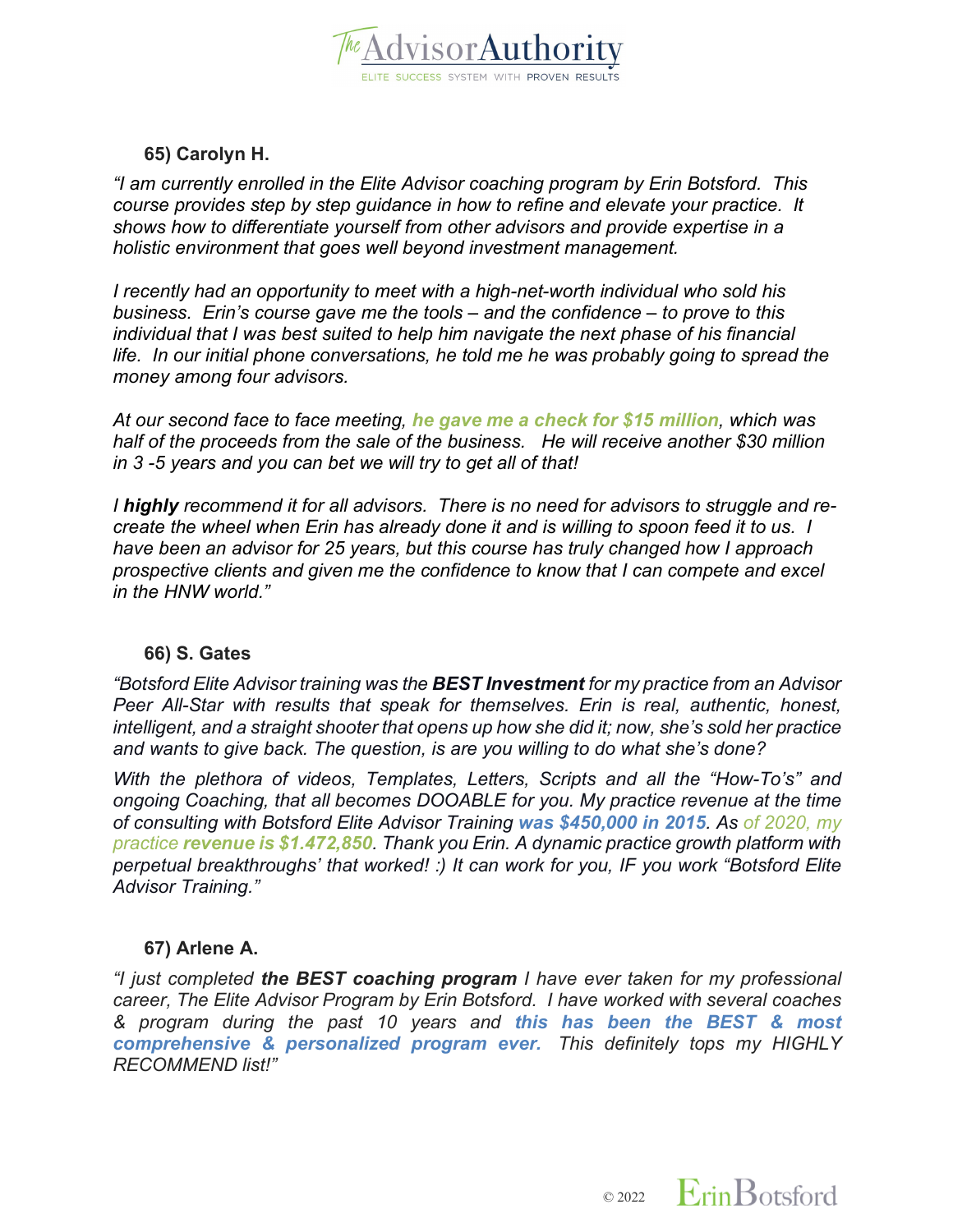

#### **68) Michele I.**

*"Erin and Mike, just wanted to send a HUGE thank you for so much valuable information! It has changed the way I'm looking at our business and how we will work with our clients going forward. We are so excited that a huge amount of growth is in our near future*.

*I just wanted to let you know what a valuable resource the Elite Advisor coaching program has been. It was a six-month course and completely changed the future of our practice. One of the many great things about the entire course is that there are step by step instructions/processes to build our businesses to the extent that we want to. Everything is laid out for us and every piece of information whether thru a video, audio or PDF file has been provided.*

*Erin Botsford has been gracious with her time in providing answers to all questions that any of us had and even taking the time offline to help me personally with questions that I had pertaining to particular situations. The more advisors use her formula, the better off each of us will be but also our industry."*

#### **69) Kelley T.**

*"Thanks for the Secret Sauce! We sold 2 plans recently! After not charging for a few years!"*

## **70) Michelle G.**

*"I just closed my first-ever \$7 million dollar case and the funds have arrived. It's the largest client I've had so far and I give credit to Erin and her process, namely using her Disturbing Tract strategy, and having confidence to move up-market and can't wait to see what's next for us."*

#### **71) Peter N.**

*"I have a client I've managed around \$500k for the past 4 years. He and his wife own a vast amount of real estate. Net worth north of \$50 million. They decided they wanted to start doing some estate planning (early 40's) and other financial planning related to setting up a family office and restructuring some of their RE holdings.* 

*I just signed them for a \$20,000 annual financial planning retainer. Without your program, I wouldn't have had the confidence to put that level of retainer out in a proposal. So, thank you very much!!! I appreciate everything you two have done for my practice.*

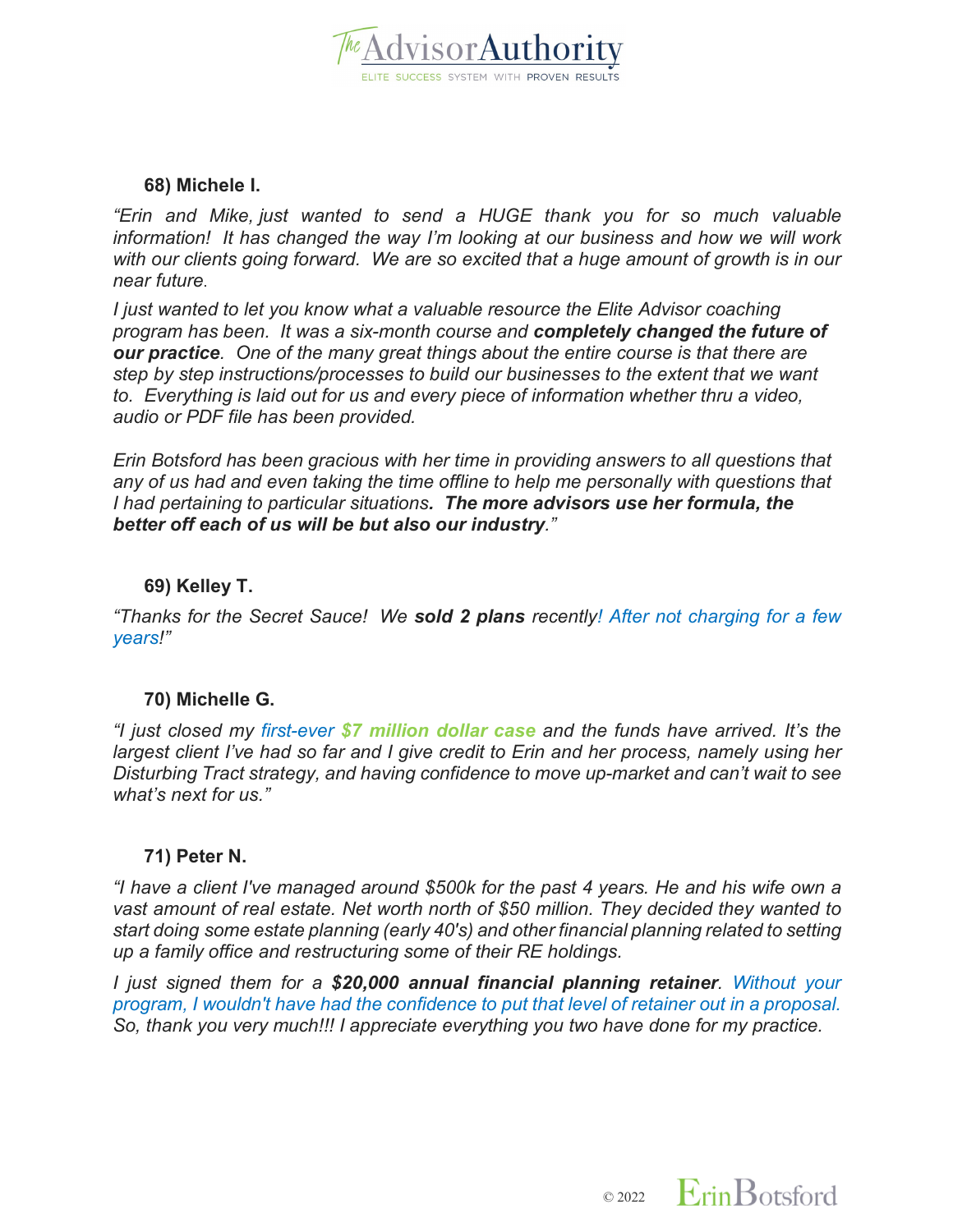

## **72) Glen S.**

*"I joined your program on June 23, 2021. Prior to joining your program, I had previously charged a separate financial planning fee just once some 10+ years ago but never did again for one reason or another …mostly my aversion to the computer software, truth be known.*

*While XYZ's Financial Planning Dept. has encouraged a separate financial planning fee for a long time and certainly provided all the rational reasons to do so, I will attribute your coaching to teaching me how to truly "sell" the process and the plan.*

*I billed my first separate financial planning fee of \$2500 on July 29, 2021. I have received a total of \$21,500 YTD in 2021 with engagements ranging from \$2500 to \$5500. Not a bad ROI !!"*

## **73) Vitaly N.**

*"I'd like to tell you that Erin's course has helped me tremendously. Here's how: it led to rebuilding my business and myself as a person and a business owner. Erin's course has indeed changed (1) my mindset and (2) approach to the business. I am no longer a generalist and I have clearly defined my ideal client.*

*I believe that primarily due to the shift in my mindset and approach to the business, I was able to land three big clients over the last few months who have a net worth in the range from \$4M to \$8M. Now, thanks for the Secret Sauce module, I landed two clients in just one meeting and the other one over the phone. To summarize, Erin's course is amazing and I am very grateful for taking it."*

## **74) Carolyn N.**

*"Thankfully, we are growing by leaps and bounds. I am pleased to report that our Net New Assets have increased by \$26 million in 2021! Much of this is due to our change in mindset and being able to articulate our value to our clients and prospects. Many thanks to you and Erin for leading us down this path!*

## **75) Michael W.**

*"My team finished 2021 at \$556,300 of gross. When we started with the course in January 2020, we had just done \$332,407 so we saw a 67% increase in 2 calendar years. We are on track for my 3-year goal of \$800,000 and 4-year goal of \$1M."*

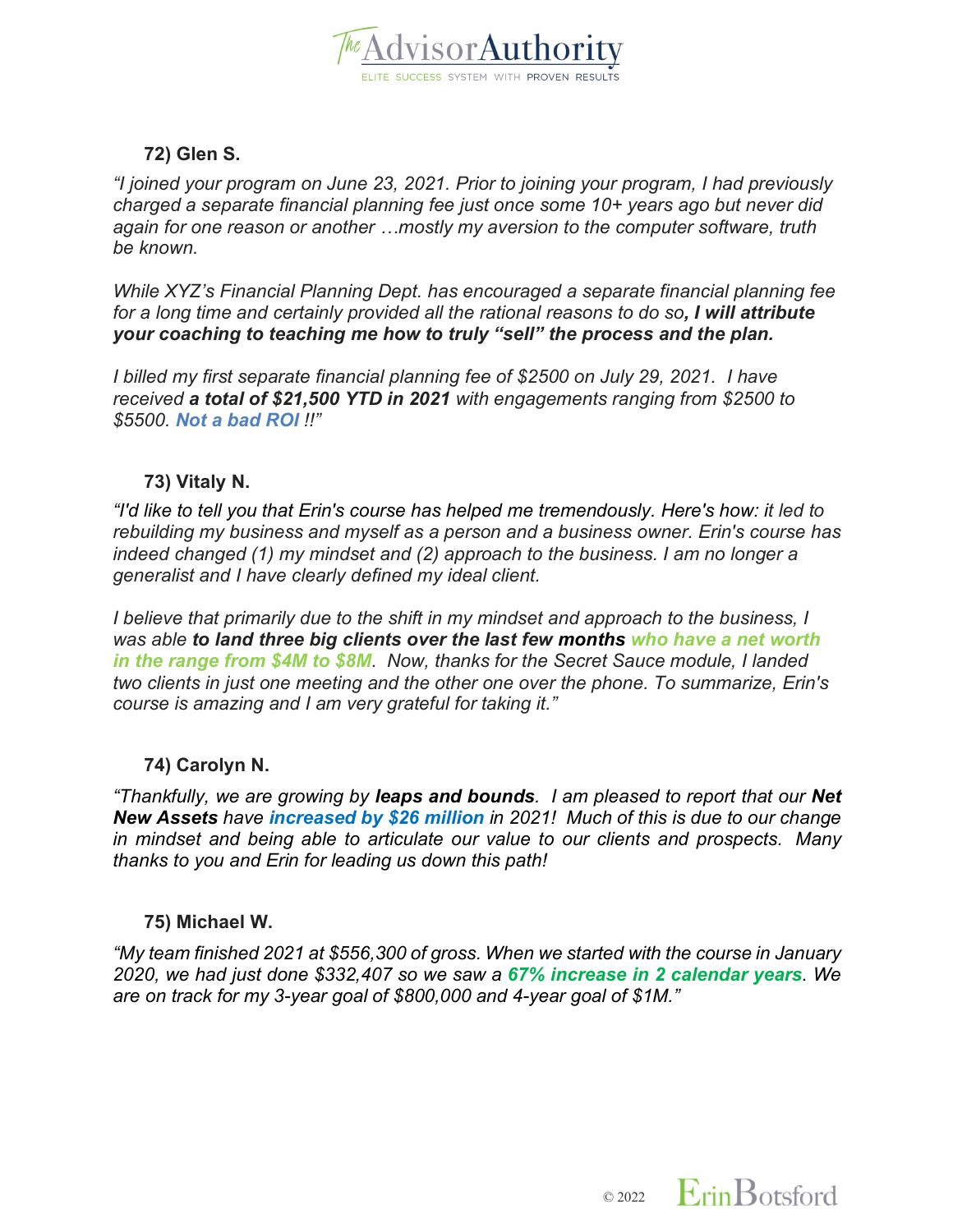

#### **76) Mary S.**

"Our AUM and Revenue **DOUBLED in 18 months!** I am more confident than ever charging for financial planning and earned **\$53K in financial planning fees in year 1** and \$20M in AUM. Now, I basically tripled the business in 3 years and thanks to Erin we're up 57% this year 2021."

#### **77) G. Starr**

*"Implemented a separate financial planning fee in June 2021. At the end of 2021 = \$21,500 in separate fees."*

#### **78) Regina H.**

"I'm very happy because I'm **up 28% in revenue** because I focused on charging financial planning fees and renewing them. My book is almost written too. Many other programs out there are theoretical and they weren't successful FAs like Erin. There is so much more value here. I am more confident and growing my business because of Erin!"

#### **79) Jeff P.**

*"Started the class in 2020 and had our best year ever while working the least amount of hours/days ever in my 17 year career. I've been able to incentivize my staff and turn over 80+% of all activities to them to handle*."

#### **80) Matthew M.**

*"I'd like to share a success story using Erin's "Secret Sauce" closing strategies. I was referred to someone with \$2.5M in AUM and in the first conversation, I was asking the questions Erin taught me and all they said was 'this is what we wanted to hear.' And they left their former advisor to join us right after. We never even discussed our investments."*

#### **81) Liz W.**

*"I just wanted to be sure you and Erin know that I am getting HUGE value from the program. On the January call, I committed to raising my fees. I have raised them about 15% since our last call. Not as much as I ultimately intend, but I'm making progress.* 

*My last year's results turned out better than I thought once the money transferred over. New assets were \$19.3million. I have \$7.6M so far this year in the process of moving over. Thanks so much!"*